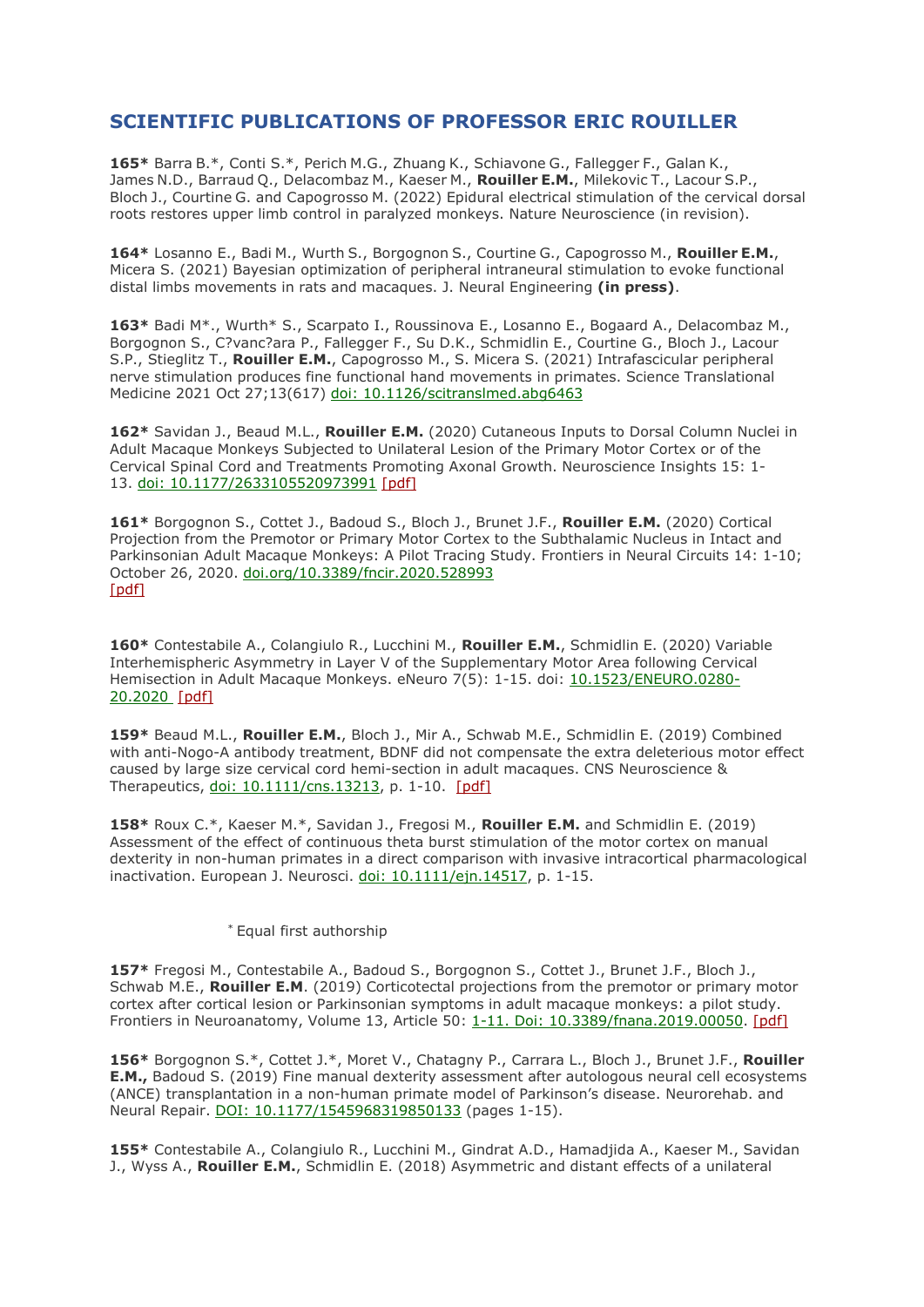lesion of the primary motor cortex on the bilateral supplementary motor areas in adult macaque monkeys. J. Neurosci. 38: 10644-10656. [\[Abstract\]](https://www.ncbi.nlm.nih.gov/pubmed/30355637) [\[pdf\]](https://www4.unifr.ch/neuro/rouiller/assets/files/articlesPDF/contestabile2018.pdf)

**154\*** Fregosi M., Contestabile A., Badoud S., Borgognon S., Cottet J., Brunet J.F., Bloch J., Schwab M.E., **Rouiller E.M.** (2018) Changes of motor corticobulbar projections following different lesion types affecting the central nervous system in adult macaque monkeys. Europ. J. Neurosci. 48: 2050-2070. [\[Abstract\]](https://www.ncbi.nlm.nih.gov/pubmed/30019432) [\[pdf\]](https://www4.unifr.ch/neuro/rouiller/assets/files/articlesPDF/fregosi2018.28897.pdf)

**152\*** Barra B., Roux C., Kaeser M., Schiavone G., Lacour S.P., Bloch J., Courtine G., **Rouiller E.M.,** Schmidlin E., Capogrosso M. (2018) Selective Recruitment of Arm Motoneurons in Nonhuman Primates using epidural electrical stimulation of the cervical spinal cord. Conf. Proc. IEEE Eng. Med. Biol. Soc. Jul. 2018: 1424-1427; doi: 10.1109/EMBC.2018.8512554. [\[Abstract\]](https://www.ncbi.nlm.nih.gov/pubmed/30440659) [\[pdf\]](https://www4.unifr.ch/neuro/rouiller/assets/files/articlesPDF/barra2018.pdf)

**151\*** Innocenti G.M., Caminiti R., **Rouiller E.M.**, Knott G., Dyrby T.B., Descoteaux M., Thiran J.P. (2019) Diversity of cortico-descending projections: Histological and diffusion MRI characterization in the monkey. Cerebral Cortex 29: 788-801. [\[Abstract\]](https://www.ncbi.nlm.nih.gov/pubmed/29490005)

**150\*** Borgognon S.\*, Cottet J.\*, Moret V., Chatagny P., Ginovart N., Antonescu C., Bloch J., Brunet J.F., **Rouiller E.M.**, Badoud S. (2017) Enhancement of striatal dopaminergic function following autologous neural cell ecosystems (ANCE) transplantation in a non-human primate model of Parkinson's Disease. J. Alzheimers Dis Parkinsonism 7: 383. Doi: 10.4172/2161- 0460.1000383 [\[pdf\]](https://www4.unifr.ch/neuro/rouiller/assets/files/articlesPDF/j-alzheimers-dis-parkinsonism-2017-borgognon.pdf) \* Equal first authorship

**149\*** Fregosi M., Contestabile A., Hamadjida A., **Rouiller E.M.** (2017). Corticobulbar projections from distinct motor cortical areas to the reticular formation in macaque monkeys. Europ. J. Neuroscience 45: 1379-1395. [\[Abstract\]](https://www.ncbi.nlm.nih.gov/pubmed/28394483)

**148\*** Savidan J., Kaeser M., Belhaij-Saif A., Schmidlin E., **Rouiller E.M.** (2017) Role of primary motor cortex in the control of manual dexterity assessed via a sequential bilateral lesion in the adult macaque monkey: a case study. Neuroscience 357: 303-324. [\[Abstract\]](https://www.ncbi.nlm.nih.gov/pubmed/28629845)

**147\*** Fregosi M., **Rouiller E.M.** (2017). Ipsilateral corticotectal projections from the primary, premotor and supplementary motor cortical areas in adult macaque monkeys: a quantitative anterograde tracing study. Europ. J. Neuroscience 46: 2406-2415. [\[Abstract\]](https://www.ncbi.nlm.nih.gov/pubmed/28921678) [\[pdf\]](https://www.ncbi.nlm.nih.gov/pmc/articles/PMC5951286/pdf/emss-77542.pdf)

**146\*** Lanz F., Moret V., R. Ambett., C. Cappe., **E.M. Rouiller**., G. Loquet. (2017). Distant heterotopic callosal connections to premotor cortex in non-human primates. Frontiers in Human Neurosciences 344: 56-66 [\[Abstract\]](https://www.ncbi.nlm.nih.gov/pubmed/28042027) [\[pdf\]](https://www4.unifr.ch/neuro/rouiller/assets/files/articlesPDF/lanz2016.28780.pdf)

**145\*** Badoud S.\*, Borgognon S.\*, Cottet J.\*, Chatagny P., Moret V., Fregosi M., Kaeser M., Fortis E., Schmidlin E., Bloch J., Brunet J.F., **Rouiller E.M**. (2016) Effects of dorsolateral prefrontal cortex lesion on motor habit and performance assessed with manual grasping and control of force in macaque monkeys. Brain Struct. Funct. 222:1193-1206 [\[Abstract\]](http://www.ncbi.nlm.nih.gov/pubmed/27394722) [\[pdf\]](https://www4.unifr.ch/neuro/rouiller/assets/files/articlesPDF/badoud2016.28732.pdf)

\* Equal first authorship

**144\*** Innocenti G.M., Dyrby T.B., Andersen K.W., **Rouiller E.M.**, Caminiti R. (2016) The Crossed Projection to the Striatum in Two Species of Monkey and in Humans: Behavioral and Evolutionary Significance. Cereb Cortex. 2017 Jun 1;27(6):3217-3230 [\[Abstract\]](http://www.ncbi.nlm.nih.gov/pubmed/27282154)

**143\*** Gindrat A.D.\*, Chytiris M.\*, Balerna M.\*, **Rouiller E.M.** and Ghosh A. (2015) L'utilisation de *smartphones* façonne le traitement cortical de l'information sensorielle t[actile provenant de](https://www4.unifr.ch/neuro/rouiller/assets/files/articlesPDF/medsci20153104p363.pdf)  [l'extrémité des doigts. Med. Sci. \(Paris\) 31: 363-366 \(in French\).](https://www4.unifr.ch/neuro/rouiller/assets/files/articlesPDF/medsci20153104p363.pdf) [\[Abstract\]](http://www.ncbi.nlm.nih.gov/pubmed/25958750)

\* Equal first authorship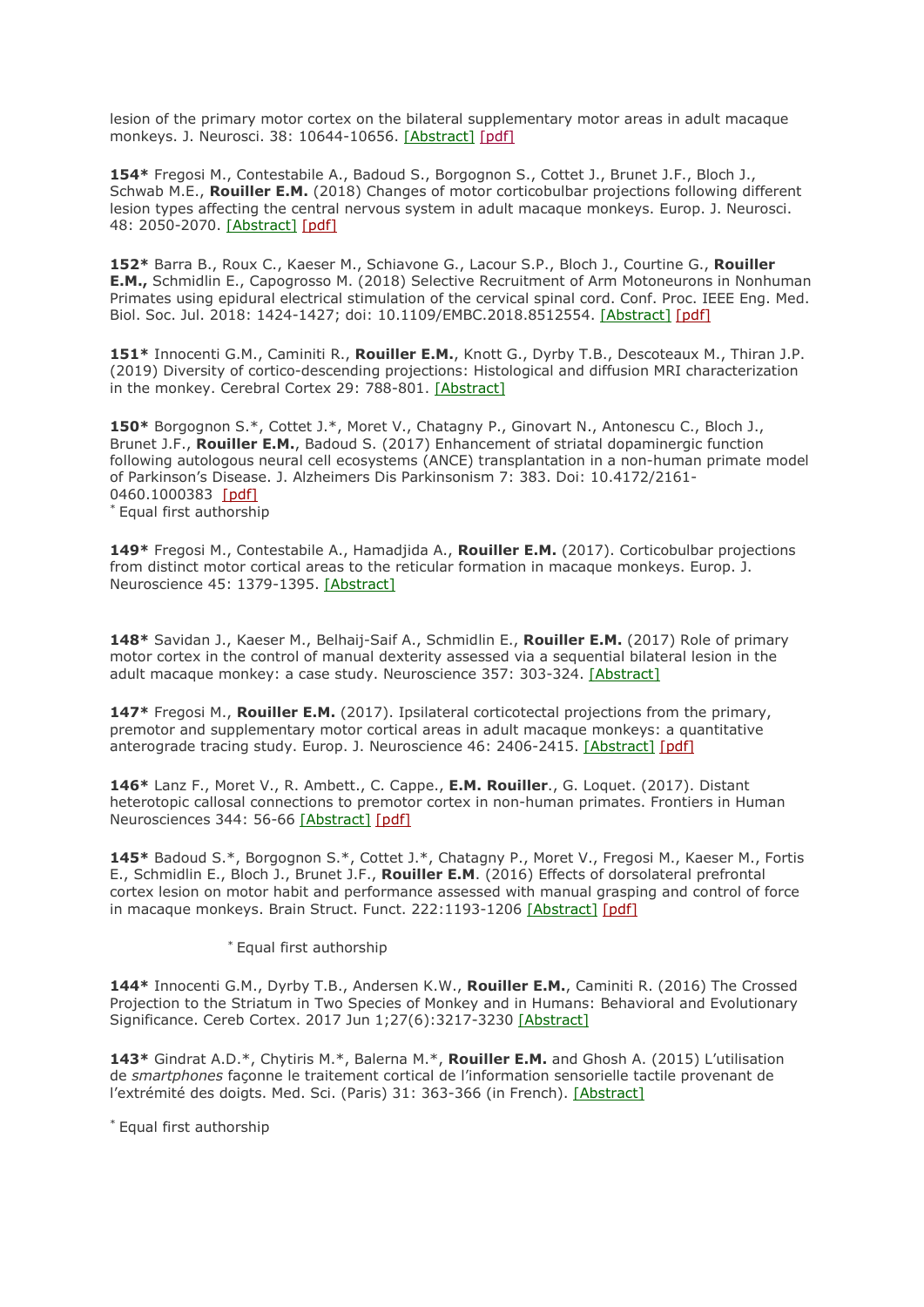**142\*** Gindrat A.D.\*, Chytiris M.\*, Balerna M.\*, **Rouiller E.M.** and Ghosh A. (2015) Use dependent cortical processing from fingertips in touchscreen phone users. Current Biology 25: 1-8. [\[Abstract\]](http://www.ncbi.nlm.nih.gov/pubmed/25542777)  $*$  Equal first authorship  $*$  Equal senior authorship

**141\*** Kaeser M.\*, Chatagny P.\*, Gindrat A.D., Savidan J., Badoud S., Fregosi M., Moret V., Roulin C., Schmidlin E.**&** and **Rouiller E.M.**& (2014) Variability of manual dexterity performance in nonhuman primates (*Macaca fascicularis*). International Journal of Comparative Psychology 27 (2): 295-325.

\* Equal first authorship **E**qual senior authorship

**140\*** Gindrat A.D.\*, Quairiaux C.\*, Britz J., Brunet D., Lanz F., Michel C.M.**&** and **Rouiller E.M.&** (2014) Whole-scalp EEG mapping of somatosensory evoked potentials in macaque monkeys. Brain Structure and Function May 2014. [\[Abstract\]](http://www.ncbi.nlm.nih.gov/pubmed/24791748) [\[pdf\]](https://www.ncbi.nlm.nih.gov/pmc/articles/PMC4495608/pdf/429_2014_Article_776.pdf)<br>
\* Equal first authorship **Equal senior authorship**  $*$  Equal first authorship

**139\*** Lanz F., Moret V., *Rouiller E.M.&*, Loquet G&.(2013). Multisensory integration in non-human primates during a sensory-motor task. Frontiers in Human Neurosciences Nov 20;7: 799. [\[Abstract\]](http://www.ncbi.nlm.nih.gov/pubmed/24319421) [\[pdf\]](https://www.ncbi.nlm.nih.gov/pmc/articles/PMC3837444/pdf/fnhum-07-00799.pdf) &Equal senior authorship

**138\*** Wyss A.F.\*, Hamadjida A.\*, Savidan J.\*, Liu Y., Bashir S., Mir A., Schwab M.E., **Rouiller E.M.&**, Belhaj-Saif A.& (2013) Long-term motor cortical map changes following unilateral lesion of the hand representation in the motor cortex in macaque monkeys showing functional recovery of hand functions. Rest. Neurol. and Neurosci. (Epub ahead of print). [\[Abstract\]](http://www.ncbi.nlm.nih.gov/pubmed/24064551)  $*$  Equal first authorship  $*$  Equal senior authorship

**137\*** Chatagny P.\*, Badoud S.\*, Kaeser M., Gindrat A.D., Savidan J., Fregosi M., Moret V., Roulin C., Schmidlin E., **Rouiller E.M.** (2013). Distinction between hand dominance and hand preference in primates: a behavioral investigation of manual dexterity in nonhuman primates (macaques) and human subjects. Brain and Behavior 3 (5): 575-595. [\[pdf\]](https://www4.unifr.ch/neuro/rouiller/assets/files/PUBROUILLER/chatagny2013.28300.pdf)

\* Equal first authorship

**136\*** Hoogewoud F.\*, Hamadjida A.\*, Wyss A.F., Mir A., Schwab M.E., Belhaj-Saif A., **Rouiller E.M.** (2013). Comparison of functional recovery of manual dexterity after unilateral spinal cord lesion or motor cortex lesion in adult macaque monkeys. Front. Neurol. 2013, 4: 101. doi: 10.3389/fneur.2013.00101 [\[Abstract\]](http://www.ncbi.nlm.nih.gov/pubmed/23885254) [\[pdf\]](https://www4.unifr.ch/neuro/rouiller/assets/files/PUBROUILLER/hoogewoud-et-al-front-mov-dis-2013.pdf)

\* Equal first authorship

**135\*** Lanz F., Lanz X., Scherly A., Moret V., Gaillard A., Gruner P., Hoogewoud H.M., Belhaj-Saif A., Loquet G., **Rouiller E.M.** (2013) Refined methodology for implantation of a head fixation device and chronic recording chambers in non-human primates. J. Neurosci. Meth. 219: 262- 270. [\[Abstract\]](http://www.ncbi.nlm.nih.gov/pubmed/23933327)

**134\*** Kaeser M., Wannier T., Brunet J.F., Wyss A., Bloch J. and **Rouiller E.M.** (2013) Representation of motor habit in a sequence of repetitive reach and grasp movements performed by macaque monkeys: evidence for a contribution of the dorsolateral prefrontal cortex. Cortex 49: 1404-1419. [\[Abstract\]](http://www.ncbi.nlm.nih.gov/pubmed/22809698)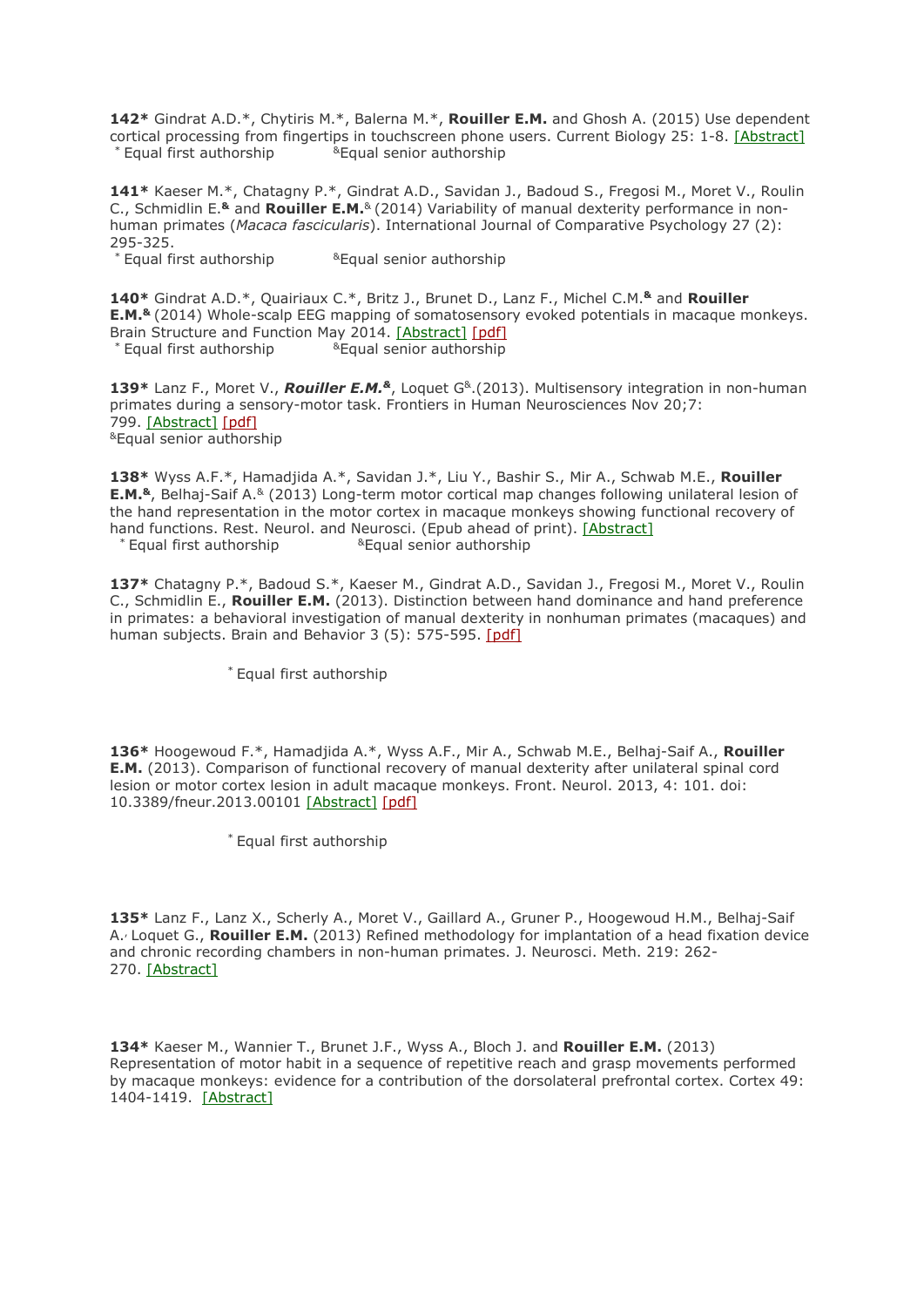**133\*** Beaud M.L., **Rouiller E.M.**, Bloch J., Mir A., Schwab M.E., Wannier T., Schmidlin E. (2012). Invasion of lesion territory by regenerating fibers after spinal cord injury in adult macaque monkeys. Neurosci. 227: 271-282. [\[Abstract\]](http://www.ncbi.nlm.nih.gov/pubmed/23036616)

**132\*** Hamadjida A., Wyss A.F., Mir A., Schwab M.E., Belhaj-Saif A.&, **Rouiller E.M.&** (2012) Influence of anti-Nogo-A antibody treatment on the reorganization of callosal connectivity of the premotor cortical areas following unilateral lesion of primary motor cortex (M1) in adult macaque monkeys. Exp. Brain Res. 223: 321-340. [\[Abstract\]](http://www.ncbi.nlm.nih.gov/pubmed/22990293) [\[pdf\]](https://www4.unifr.ch/neuro/rouiller/assets/files/PUBROUILLER/hamadjida-et-al-ebr-final-2012.pdf)

&Equal senior authorship

131<sup>\*</sup> Cappe C., Rouiller E.M., Barone P. (2012). Cortical and Thalamic Pathways for Multisensory and Sensorimotor Interplay. In: Murray M.M. and Wallace M.T. (eds), The neural bases of multisensory processes. Boca Raton (FL), CRC Press, Chapter 2, <http://www.ncbi.nlm.nih.gov/books/NBK92866/> [\[Abstract\]](http://www.ncbi.nlm.nih.gov/pubmed/22593888)

**130\*** Schmidlin E.\*, Kaeser M.\*, Gindrat A.D., Savidan J., Chatagny P., Badoud S., Hamadjida A., Beaud M.L., Wannier T., Belhaj-Saif A., **Rouiller E.M.** (2011) Behavioral assessment of manual dexterity in non-human primates. J. Vis. Exp. 57: 3258; DOI: 10.3791/3258 [\[Abstract\]](http://www.ncbi.nlm.nih.gov/pubmed/22105161) [\[pdf\]](https://www4.unifr.ch/neuro/rouiller/assets/files/PUBROUILLER/schmidlin-et-al-jove_protocol_2011.pdf)

\* Equal first authorship

**129\*** Peuser J.\*, Belhaj-Saif A.\*, Hamadjida A., Schmidlin E., Gindrat A.D., Völker A.C., Zakharov P., Hoogewoud H.M., **Rouiller E.M.**<sup>&</sup>, Scheffold F.<sup>&</sup> (2011) Follow-up of cortical activity and structure after lesion with laser speckle imaging (LSI) and magnetic resonance imaging (MRI) in non-human primates. J. Biomed. Optics 16: doi:10.1117/1.3625287. [\[Abstract\]](http://www.ncbi.nlm.nih.gov/pubmed/21950925) [\[pdf\]](https://www4.unifr.ch/neuro/rouiller/assets/files/PUBROUILLER/peuser2011.pdf)

 $*$  Equal first authorship  $*$  Equal senior authorship

**128\*** Gallay D.S., Gallay M.N., Jeanmonod D., **Rouiller E.M.** and Morel A. (2011) The insula of Reil revisited: multiarchitectonic organization in macaque monkeys. Cerebral Cortex 22: 175- 190. [\[Abstract\]](http://www.ncbi.nlm.nih.gov/pubmed/21613468) [\[pdf\]](https://www4.unifr.ch/neuro/rouiller/assets/files/PUBROUILLER/gallay2011.pdf)

**127\*** Bashir S.\*, Kaeser M.\*, Wyss A.F.\*, Hamadjida A.\*, Liu Y., Bloch J., Brunet J.F., Belhaj-Saif A., and **Rouiller E.M.** (2012) Short-term effects of unilateral lesion of the primary motor cortex (M1) on ipsilesional hand dexterity in adult macaque monkeys. Brain Structure and Function 217: 63-79. [\[Abstract\]](http://www.ncbi.nlm.nih.gov/pubmed/21597965) [\[pdf\]](https://www4.unifr.ch/neuro/rouiller/assets/files/PUBROUILLER/bashir2012.pdf)

\* Equal first authorship

**126**\* Bloch J., Kaeser M., Sadeghi Y., **Rouiller E.M**., Redmond D.E.,Jr. and Brunet J.F. (2011) Doublecortin-positive cells in the adult primate cerebral cortex and possible role in brain plasticity and development. J. Comp. Neurol. 519: 775-789. [\[Abstract\]](http://www.ncbi.nlm.nih.gov/pubmed/21246554)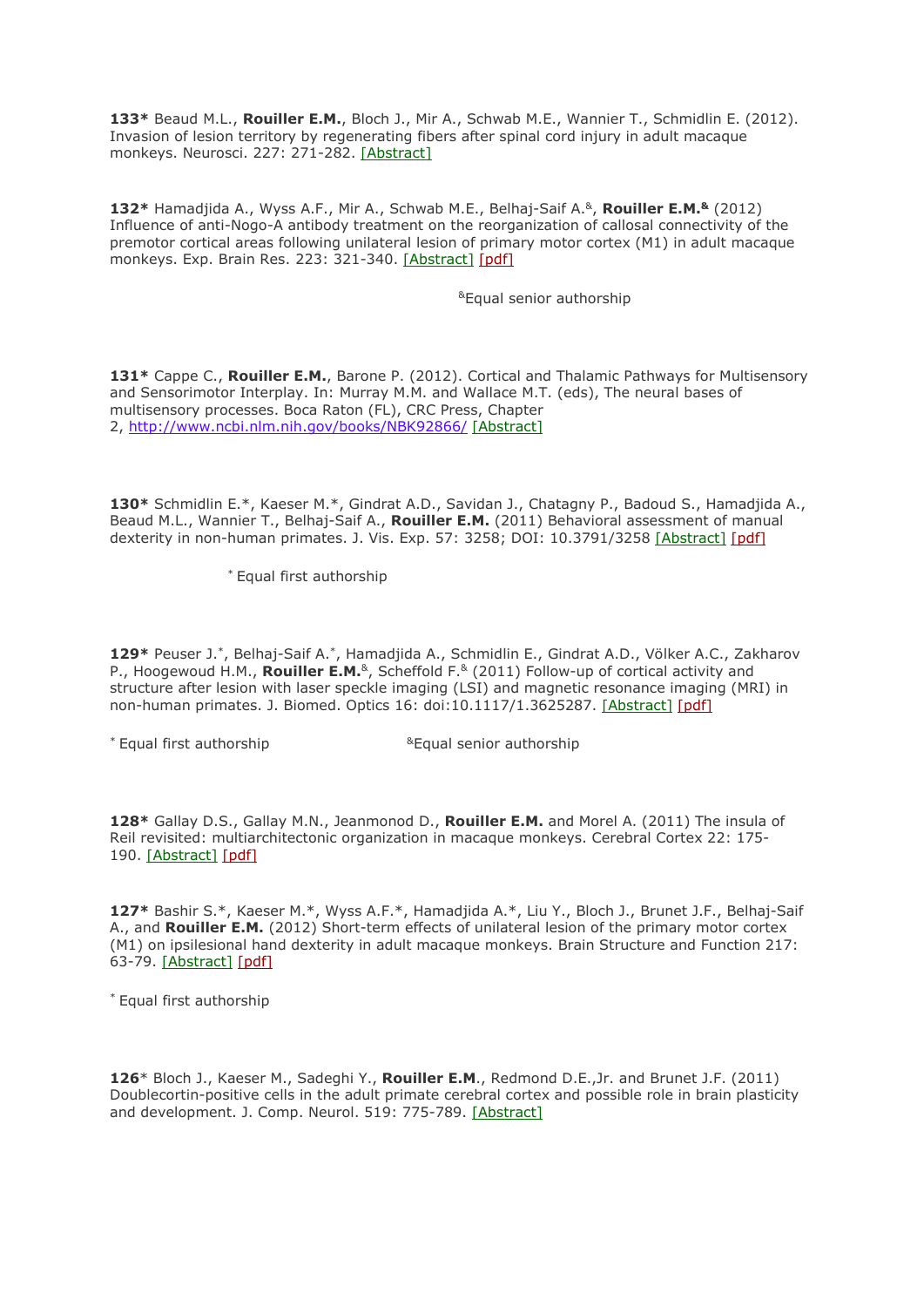**125**\* Kaeser M\*., Brunet J.F\*., Wyss A.F., Belhaj-Saïf A., Liu Y., **Rouiller E.M.**<sup>+</sup> and Bloch J.+ (2011) Autologous adult cortical cell implantation enhanced functional recovery of manual dexterity after unilateral lesion of motor cortex in non-human primates. Neurosurgery 68:1405- 1417. [\[Abstract\]](http://www.ncbi.nlm.nih.gov/pubmed/21273922)

\* Equal first authorship +Equal senior authorship

**124**\* Kaeser M., Wyss A.F., Bashir S., Hamadjida A., Liu Y., Bloch J., Brunet J.F., Belhaj-Saif A., **Rouiller E.M.** (2010) Effects of unilateral motor cortex lesion on ipsilesional hand's reach and grasp performances in monkeys: relationship with recovery in the contralesional hand. J. Neurophysiol. 103: 1630-1645. [\[Abstract\]](http://www.ncbi.nlm.nih.gov/pubmed/20071636) [\[pdf\]](https://www4.unifr.ch/neuro/rouiller/assets/files/PUBROUILLER/kaeserwyss.pdf)

**123**\* Cappe C., Murray M.M., Barone P. and **Rouiller E.M.** (2010) Multisensory facilitation of behavior in monkeys: effects of stimulus intensity. J. Cognitive Neurosciences J. Cogn. Neurosci. 22: 2850-2863. [\[Abstract\]](http://www.ncbi.nlm.nih.gov/pubmed/20044892)

**122**\* Schmidlin E.\*, Jouffrais C.\*, Freund P., Wannier P., Beaud M.-L., **Rouiller E.M.** and Wannier T. (2009) A case of polymicrogyria in macaque monkey: impact on anatomy and function of the motor system. BMC Neuroscience 10: 155. [\[Abstract\]](http://www.ncbi.nlm.nih.gov/pubmed/20030837) [\[pdf\]](https://www4.unifr.ch/neuro/rouiller/assets/files/PUBROUILLER/schmidlin2009.pdf)

\* Equal first authorship

**121**\* Cappe, C., **Rouiller E.M.** and Barone P. (2009) Multisensory anatomical pathways. Hearing Res. 258: 28-36. [\[Abstract\]](http://www.ncbi.nlm.nih.gov/pubmed/19410641)

**120\*** Freund, P.\*, Schmidlin, E.\*, Wannier T.\*, Bloch J., Mir A., Schwab M.E. and **Rouiller E.M.** (2009) Anti-Nogo-A antibody treatment promotes recovery of manual dexterity after unilateral cervical lesion in adult primates: re-examination and extension of behavioral data. Europ. J. Neurosci. 29: 983-996. [\[Abstract\]](http://www.ncbi.nlm.nih.gov/pubmed/19291225) [\[pdf\]](https://www4.unifr.ch/neuro/rouiller/assets/files/PUBROUILLER/freund2009.pdf)

\* Equal first authorship

**119\*** Cappe C., Morel A., Barone C. and **Rouiller E.M.** (2009) The thalamocortical projection systems in primate: an anatomical support for multisensory and sensorimotor interplay. Cerebral Cortex 19: 2025-2037. [\[Abstract\]](http://www.ncbi.nlm.nih.gov/pubmed/19150924) [\[pdf\]](https://www4.unifr.ch/neuro/rouiller/assets/files/PUBROUILLER/cappe2009.pdf)

**118\*** Spicher C.J., Ribordy F., Mathis F., Desfoux N., Schönenweid F. and **Rouiller E.M.** (2008) L'allodynie mécanique masque une hypoesthesie: observations topographiques de 23 patients douloureux neuropathiques chroniques. Douleur et Analgésie 21: 239-251.

**117\*** Beaud M.L.\*, Schmidlin, E.\*, Wannier T.\*, Freund, P., Bloch J., Mir A., Schwab M.E. and **Rouiller E.M. (2008)** Anti-Nogo-A antibody treatment does not prevent cell body shrinkage in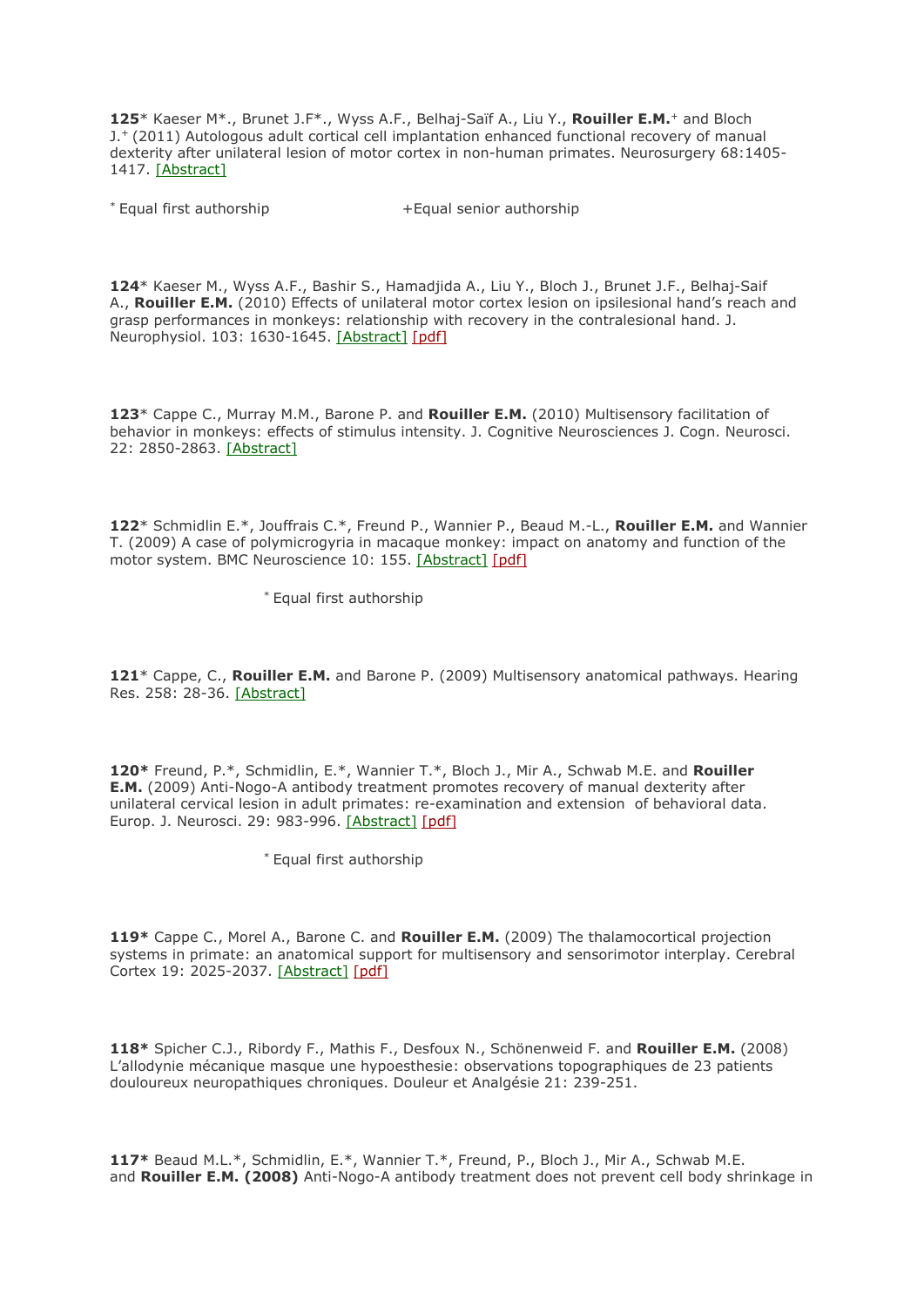the motor cortex in adult monkeys subjected to unilateral cervical cord lesion. BMC Neuroscience 9: 5. [\[Abstract\]](http://www.ncbi.nlm.nih.gov/pubmed/18194520) [\[pdf\]](https://www4.unifr.ch/neuro/rouiller/assets/files/PUBROUILLER/beaud.2008.pdf)

\* Equal first authorship

**116\*** Spicher C.J., Mathis F., Degrange B., Freund P. and **Rouiller E.M.** (2008) Static Mechanical Allodynia (SMA) is a Paradoxical Painful Hypoaesthesia: Observations derived from neuropathic pain patients treated with somatosensory rehabilitation. Somat. Mot. Res. 25: 77-92. [\[Abstract\]](http://www.ncbi.nlm.nih.gov/pubmed/18344149)

**115**\* Wannier-Morino P. +, Schmidlin E. +, Freund P., Belhaj-Saif A., Bloch J., Mir A., Schwab M.E., **Rouiller E.M.** and Wannier T. (2008) Fate of rubrospinal neurons after unilateral section of the cervical spinal cord in adult macaque monkeys: effects of an antibody treatment neutralizing Nogo-A. Brain Res. 1217: 96- 109. [\[Abstract\]](http://www.ncbi.nlm.nih.gov/pubmed/18508036)

**114**\*Cappe C., Morel A. and **Rouiller E.M.** (2007) Thalamocortical and the dual pattern of corticothalamic projections of the posterior parietal cortex in macaque monkeys. Neuroscience 146: 1371-1387. [\[Abstract\]](http://www.ncbi.nlm.nih.gov/pubmed/19150924)

**113**\* Courtine G., Bunge M.B., Fawcett J.W., Grossman R.G., Kaas J.H., Lemon R., Maier I., Martin J.H., Nudo R.J., Ramon-Cueto A., **Rouiller E.M.**, Schnell L., Wannier T., Schwab M.E. and Edgerton V.R. (2007) Can experiments in nonhuman primates expedite the translation of treatments for spinal cord injury in humans? Nat. Med. 13(5): 561-566. [\[Abstract\]](http://www.ncbi.nlm.nih.gov/pubmed/17479102)

**112\*** Meyer K., **Rouiller E.M.** and Loquet G. (2007) Direct comparison between properties of adaptation of the auditory nerve and the ventral cochlear nucleus in response to repetitive clicks. Hearing Research 228: 144-155. [\[Abstract\]](http://www.ncbi.nlm.nih.gov/pubmed/17391881)

**111** Büchli A.D., **Rouiller E.M.**, Mueller R., Dietz V. and Schwab M.E. (2007) Repair of the injured spinal cord. Neurodegenerative Diseases 4, 51-56.

**110\*** Freund P., Wannier T., Schmidlin E., Bloch J., Mir A., Schwab M.E. and **Rouiller E.M.** (2007) Anti-Nogo-A antibody treatment enhances sprouting of corticospinal axons rostral to a unilateral cervical spinal cord lesion in adult macaque monkey. J. Comp. Neurol. 502: 644-659. [\[Abstract\]](http://www.ncbi.nlm.nih.gov/pubmed/17394135)

**109\* Rouiller E.M.**, Wannier T., Schmidlin E. and Liu Y (2006) Reprogramming the motor cortex for functional recovery after neonatal or adult unilateral lesion of the corticospinal system in the macaque monkey. In: Reprogramming the Cerebral Cortex, Plasticity Following Central and Peripheral Lesions, Eds., Lomber S. and Eggermont J., Oxford University Press, Oxford, New-York, pp. 309-324.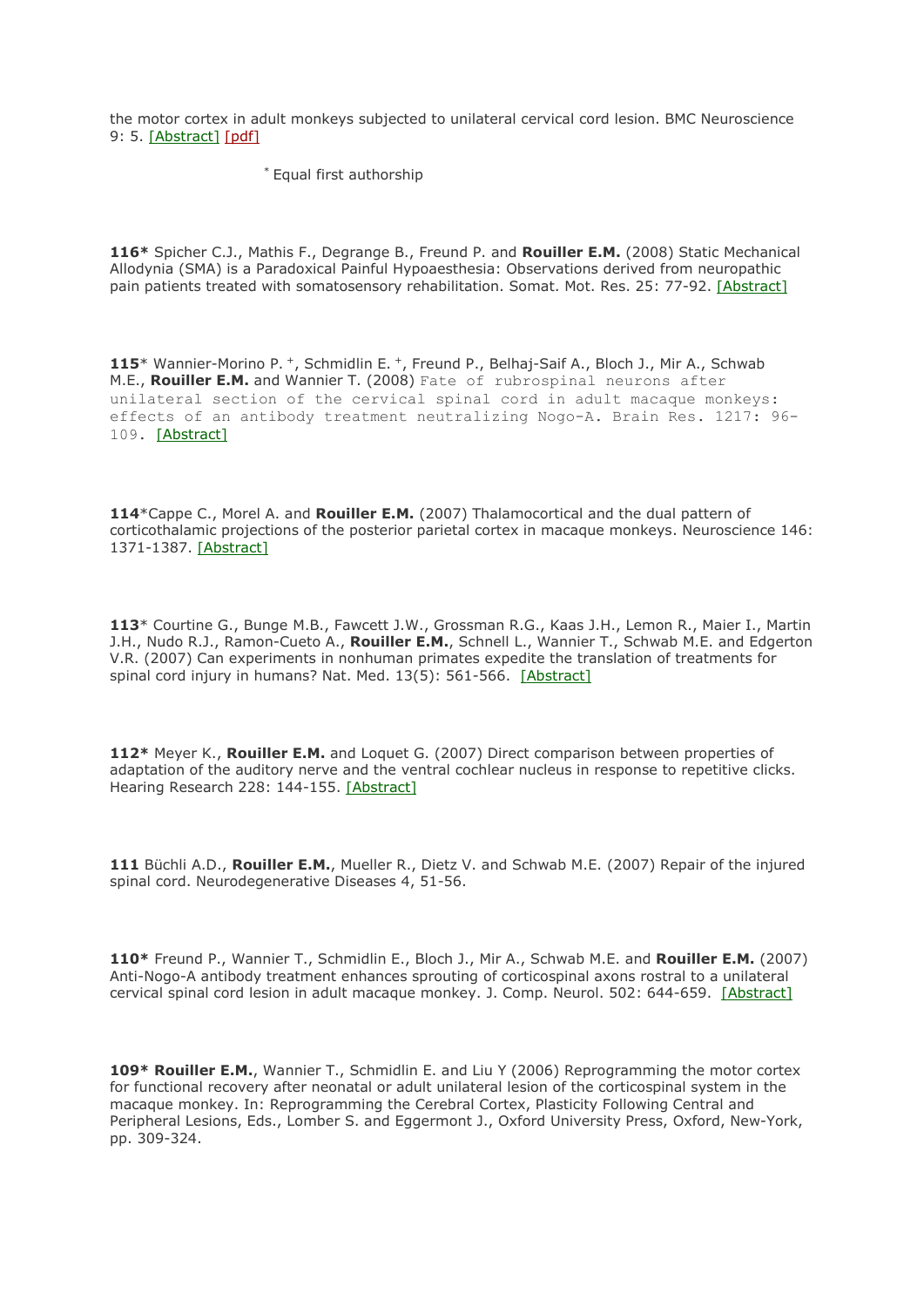**108\*** Freund P.\*, Schmidlin E. \*, Wannier T. \*, Bloch J., Mir A., Schwab M.E. and **Rouiller E.M.** (2006) Anti-Nogo-A treatment enhances corticospinal tract sprouting and functional recovery after unilateral cervical lesion in adult primates. Nat. Med. 12 (7): 790-792. [\[Abstract\]](http://www.ncbi.nlm.nih.gov/pubmed/16819551?dopt=AbstractPlus)

\* Equal first authorship

**107\*** Weinmann O., Schnell L., Gosh A., Montani L., Wiessner Ch., Wannier T., **Rouiller E.M**., Mir A. and Schwab M.E. (2006) Intrathecally infused antibodies against Nogo-A penetrate the CNS and downregulate the endogeneous neurite growth inhibitor Nogo-A. Mol. and Cell. Neurosci. 32: 161- 173. [\[Abstract\]](http://www.ncbi.nlm.nih.gov/pubmed/16697217?dopt=AbstractPlus)

**106\*** Boussaoud D, Tanné-Gariépy J, Wannier T. and Rouiller E.M. (2005) Callosal connections of dorsal versus ventral premotor areas in the macaque monkey: a multiple retrograde tracing study. BMC Neuroscience 6: 67. [\[Abstract\]](http://www.ncbi.nlm.nih.gov/entrez/query.fcgi?db=pubmed&cmd=Retrieve&dopt=AbstractPlus&list_uids=16309550&query_hl=10&itool=pubmed_docsum)

**105\*** Brunet J.F., Rouiller E.M., Wannier T., Villemure J.G. and Bloch J. (2005) Primate adult brain cell autotransplantation, a new tool for brain repair? Exp. Neurol. 196: 195-198. [\[Abstract\]](http://www.ncbi.nlm.nih.gov/entrez/query.fcgi?db=pubmed&cmd=Retrieve&dopt=AbstractPlus&list_uids=15913609&query_hl=6&itool=pubmed_docsum)

**104\*** Spicher C.J., Hecker E., Thommen E. and **Rouiller E.M.** (2005) La place du test de discrimination de 2 points statiques dans l'examen clnique. Doul. et Analg. 2, 73-78.

**103\*** Schmidlin E., Wannier T., Bloch J., Belhaj-Saif A., Wyss A. and Rouiller E.M. (2005) Reduction of the hand representation in the ipsilateral primary motor cortex following unilateral section of the corticospinal tract at cervical level in monkeys. BMC Neuroscience 2005,6:56. [\[Abstract\]](http://www.ncbi.nlm.nih.gov/entrez/query.fcgi?cmd=Retrieve&db=pubmed&dopt=Abstract&list_uids=16135243&query_hl=4)

**102\*** Morel A., Liu J., Wannier T., Jeanmonod D. and Rouiller E.M. (2005) Divergence and convergence of thalamocortical projections to premotor and supplementary motor cortex: a multiple tracing study in macaque monkey. Europ. J. Neurosci. 21 1007-1029. [\[Abstract\]](http://www.ncbi.nlm.nih.gov/entrez/query.fcgi?cmd=Retrieve&db=pubmed&dopt=Abstract&list_uids=15787707&query_hl=4)

**101\*** Wannier T., Schmidlin E., Bloch J. and Rouiller E.M. (2005) A unilateral section of the corticospinal tract at cervical level in primate does not lead to measurable cell loss in motor cortex. J. Neurotrauma 22, 703-717. [\[Abstract\]](http://www.ncbi.nlm.nih.gov/entrez/query.fcgi?cmd=Retrieve&db=pubmed&dopt=Abstract&list_uids=15941378&query_hl=4)

**100\*** Schmidlin E., Wannier T., Bloch J. and Rouiller E.M. (2004) Progressive plastic changes in the hand representation of the primary motor cortex parallels incomplete recovery from a unilateral section of the corticospinal tract at cervical level in monkeys. Brain Res. 1017: 172-183. [\[Abstract\]](http://www.ncbi.nlm.nih.gov/entrez/query.fcgi?cmd=Retrieve&db=pubmed&dopt=Abstract&list_uids=15261113)

**99\*** Rouiller E.M., Durif C. (2004) The dual pattern of corticothalamic projection of the primary auditory cortex in macaque monkey. Neurosci. Letters 2004 Mar 18;358(1):49-52. [\[Abstract\]](http://www.ncbi.nlm.nih.gov/entrez/query.fcgi?cmd=Retrieve&db=pubmed&dopt=Abstract&list_uids=15016432)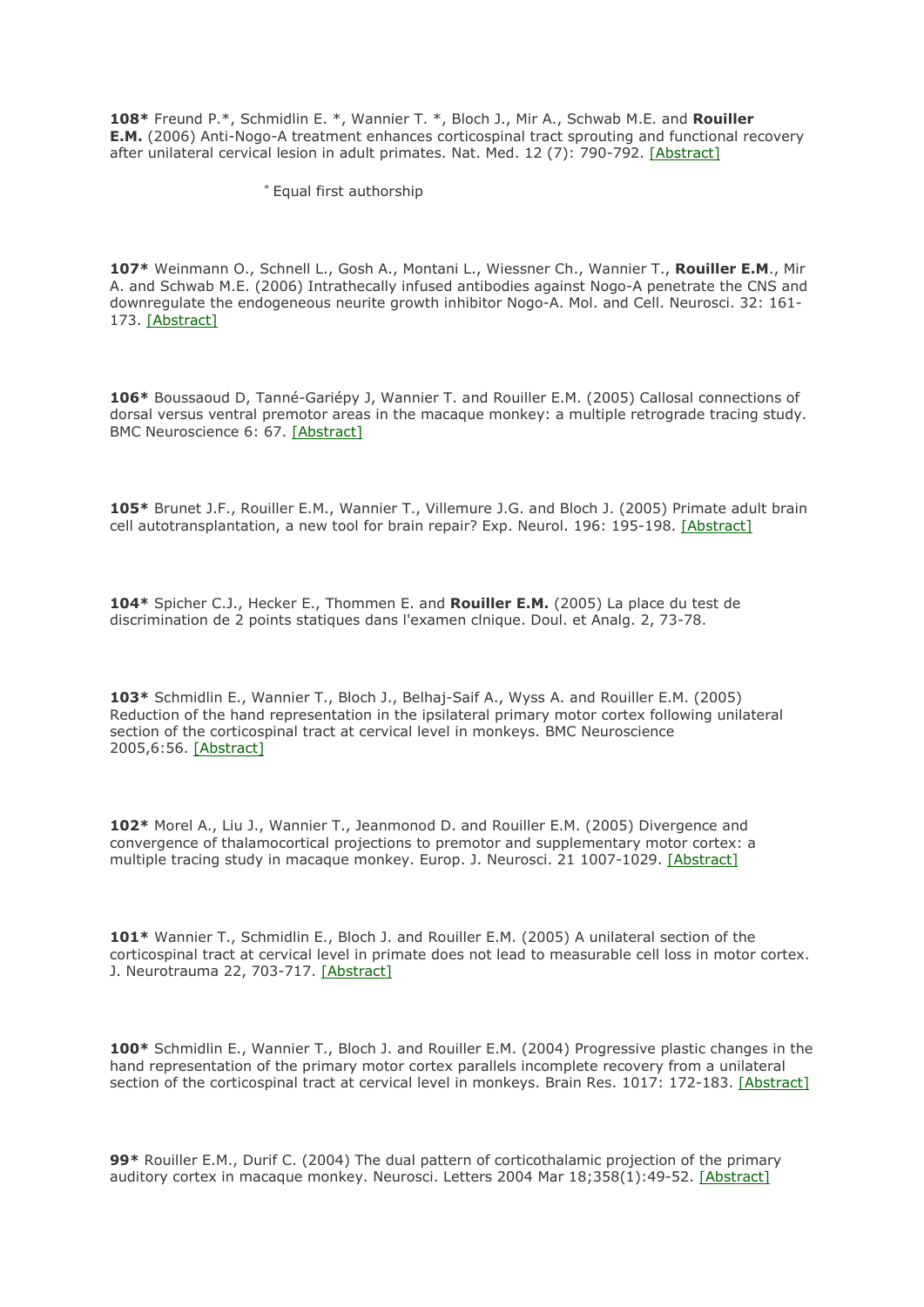**98\*** Loquet G., Pelizzone M., Valentini G., Rouiller E.M. (2004) Matching the neural adaptation in the rat ventral cochlear nucleus produced by artificial (electric) and acoustic stimulation of the cochlea. Audiology & Neuro-Otology. 2004 May-Jun;9(3):144-59. [\[Abstract\]](http://www.ncbi.nlm.nih.gov/entrez/query.fcgi?cmd=Retrieve&db=pubmed&dopt=Abstract&list_uids=15084819)

**97\*** Rouiller E.M. and E. Olivier (2003) Functional recovery after lesions of the primary motor cortex. In : Progress in Brain Research, S. Mori, D.G. Stuart, M. Wiesendanger (Eds), Chapter 44; Elsevier B.V., pp. 467- 475. [\[Abstract\]](http://www.ncbi.nlm.nih.gov/entrez/query.fcgi?cmd=Retrieve&db=PubMed&list_uids=14653189&dopt=Abstract)

**96\*** Babalian A., Ryugo D.K. and Rouiller E.M. (2003) Discharge properties of identified cochlear nucleus neurons and auditory nerve fibers in response to repetitive electrical stimulation of the auditory nerve. Exp. Brain Res. 2003 Dec;153(4):452-60. [\[Abstract\]](http://www.ncbi.nlm.nih.gov/entrez/query.fcgi?cmd=Retrieve&db=PubMed&list_uids=12955378&dopt=Abstract)

**95\*** Durif C., Jouffrais C. and Rouiller E.M. (2003) Single unit responses in the auditory cortex of monkeys performing a conditional acoustico-motor task. Exp. Brain Res. 153, 614-627. [\[Abstract\]](http://www.ncbi.nlm.nih.gov/entrez/query.fcgi?cmd=Retrieve&db=PubMed&list_uids=14578996&dopt=Abstract)

**94\*** Jacomme A.V., Nodal F.R., Bajo V.M.,. Manunta Y., Edeline J.M., Babalian A., and Rouiller E.M. (2003) The Projection from auditory cortex to cochlear nucleus in guinea pigs: an in vivo anatomical and in vitro electrophysiological study. Exp. Brain Res. 153, 467-476. [\[Abstract\]](http://www.ncbi.nlm.nih.gov/entrez/query.fcgi?cmd=Retrieve&db=PubMed&list_uids=14504855&dopt=Abstract)

**93\* Rouiller E.M**., Wannier T. and A. Morel (2003) The dual pattern of corticothalamic projection of the premotor cortex in macaque monkeys. Thalamus and Related Structures 2 (3): 189-197.

**92\*** Loquet G., Meyer K. and E.M. Rouiller (2003) Effects of intensity of repetitive acoustic stimuli on neural adaptation in the ventral cochlear nucleus of the rat. Exp. Brain Res. 153, 436- 442. [\[Abstract\]](http://www.ncbi.nlm.nih.gov/entrez/query.fcgi?cmd=Retrieve&db=PubMed&list_uids=14574431&dopt=Abstract)

**91\*** Vandermeeren, Y., E. Bastings, D. Good, E. Rouiller and E. Olivier (2003) Plasticité des aires motrices corticales: progrès récents et perspectives thérapeutiques. Rev. Neurol. 159, 259- 275. [\[Abstract\]](http://www.ncbi.nlm.nih.gov/entrez/query.fcgi?cmd=Retrieve&db=PubMed&list_uids=12703042&dopt=Abstract)

**90\*** Tanné-Gariépy, J., D. Boussaoud and E.M. Rouiller (2002) Projections of the claustrum to the primary motor, premotor and prefrontal cortices in the macaque monkey. J. Comp. Neurol. 454, 140-157. [\[Abstract\]](http://www.ncbi.nlm.nih.gov/entrez/query.fcgi?cmd=Retrieve&db=PubMed&list_uids=12412139&dopt=Abstract)

**89\*** Tanné, J., E.M. Rouiller and D. Boussaoud (2002) Parietal Inputs to Dorsal versus Ventral Premotor Areas in the Macaque monkey: Evidence for largely Segregated Visuomotor Pathways. Exp. Brain Res. 145, 91-103. [\[Abstract\]](http://www.ncbi.nlm.nih.gov/entrez/query.fcgi?cmd=Retrieve&db=PubMed&list_uids=12070749&dopt=Abstract)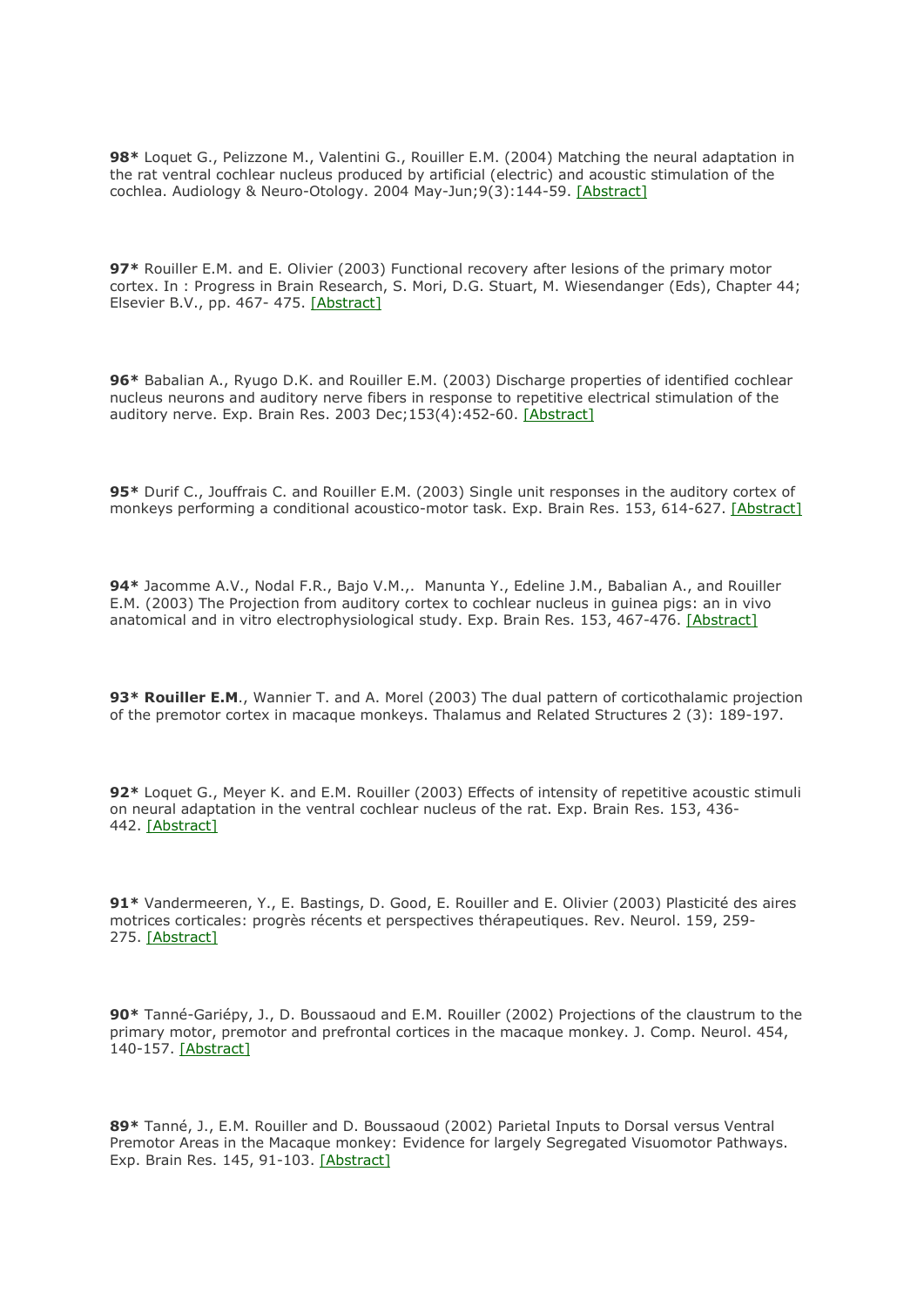**88\*** Babalian, A., A.V. Jacomme, J.R. Doucet, D.K. Ryugo and E.M. Rouiller (2002) Bushy and stellate cells of the anteroventral cochlear nucleus are under inhibitory glycinergic influence from the contralateral cochlear nucleus. Neuroreport 13, 555-558. [\[Abstract\]](http://www.ncbi.nlm.nih.gov/entrez/query.fcgi?cmd=Retrieve&db=PubMed&list_uids=11930179&dopt=Abstract)

**87\*** Loquet, G. and E.M. Rouiller (2002) Neural adaptation to pulsatile acoustical stimulation in the cochlear nucleus of the rat. Hearing Res. 171, 72-81. [\[Abstract\]](http://www.ncbi.nlm.nih.gov/entrez/query.fcgi?cmd=Retrieve&db=PubMed&list_uids=12204351&dopt=Abstract)

**86\*** Wannier, T., J. Liu, A. Morel, C. Jouffrais and E.M. Rouiller (2002) Neuronal activity in primate striatum and pallidum related to bimanual motor actions. Neuroreport 13, 143-147. [\[Abstract\]](http://www.ncbi.nlm.nih.gov/entrez/query.fcgi?cmd=Retrieve&db=PubMed&list_uids=11924876&dopt=Abstract)

**85\*** Liu, J., A. Morel, T. Wannier and E.M. Rouiller (2002) Origins of callosal projection to the supplementary motor area (SMA): a direct comparison between pre-SMA and SMA-proper in macaque monkeys. J. Comp. Neurol. 443, 71-85. [\[Abstract\]](http://www.ncbi.nlm.nih.gov/entrez/query.fcgi?cmd=Retrieve&db=PubMed&list_uids=11179837&dopt=Abstract)

**84\*** Rouiller, E.M. and E. Welker (2000) A comparative analysis of the morphology of corticothalamic projections in mammals. Brain Res. Bull. 53, 727-741. [\[Abstract\]](http://www.ncbi.nlm.nih.gov/entrez/query.fcgi?cmd=Retrieve&db=PubMed&list_uids=11179837&dopt=Abstract)

**83\*** Kermadi, I., Y. Liu and E.M. Rouiller (2000) Do bimanual motor actions involve the dorsal premotor (PMd), cingulate (CMA) and posterior parietal (PPC) cortices ? Comparison with primary and supplementary motor cortical areas. Somatosens. and Motor Res. 17, 255-271. [\[Abstract\]](http://www.ncbi.nlm.nih.gov/entrez/query.fcgi?cmd=Retrieve&db=PubMed&list_uids=10994596&dopt=Abstract)

**82\*** Carretta, D., A. Hervé-Minvielle, V. Bajo, A.E.P. Villa and E.M. Rouiller (1999) c-Fos expression in the auditory pathways related to the significance of acoustic signals in rats performing a sensory-motor task. Brain Res. 841, 170-183. [\[Abstract\]](http://www.ncbi.nlm.nih.gov/entrez/query.fcgi?cmd=Retrieve&db=PubMed&list_uids=10546999&dopt=Abstract)

**81\*** Liu, Y. and E.M. Rouiller (1999) Mechanisms of recovery of dexterity following unilateral lesion of the sensorimotor cortex in adult monkeys. Exp. Brain Res. 128, 149-159. [\[Abstract\]](http://www.ncbi.nlm.nih.gov/entrez/query.fcgi?cmd=Retrieve&db=PubMed&list_uids=10473753&dopt=Abstract)

**80\*** Babalian, A.L., D.K. Ryugo, M.W. Vischer and E.M. Rouiller (1999) Inhibitory synaptic interactions between cochlear nuclei : evidence from an in vitro whole brain study. Neuroreport 10, 1913-1917. [\[Abstract\]](http://www.ncbi.nlm.nih.gov/entrez/query.fcgi?cmd=Retrieve&db=PubMed&list_uids=10501532&dopt=Abstract)

**79\*** Rouiller, E.M., J. Tanné, V. Moret and D. Boussaoud (1999) Origin of thalamic inputs to the primary, premotor and supplementary motor cortical areas and to area 46 in macaque monkeys: a multiple retrograde tracing study. J. Comp. Neurol. 409, 131-152. [\[Abstract\]](http://www.ncbi.nlm.nih.gov/entrez/query.fcgi?cmd=Retrieve&db=PubMed&list_uids=10363716&dopt=Abstract)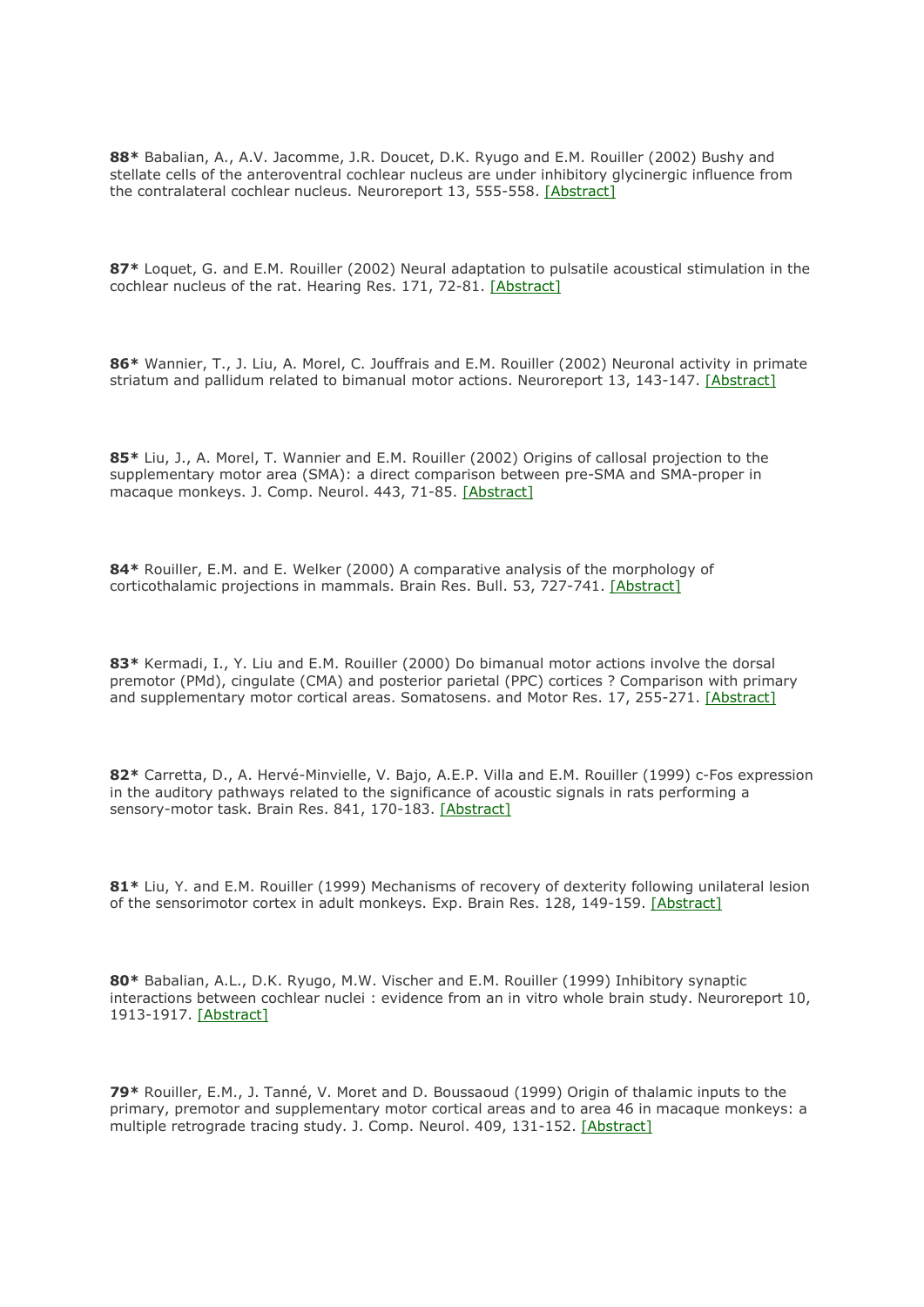**78\*** Kazennikov, O., Hyland, B., Corboz, M., Babalian, A., Rouiller, E.M. and M. Wiesendanger (1999) Neural activity of supplementary and primary motor areas in monkeys and its relation to bimanual and unimanual movement sequences. Neuroscience 89, 661-674. [\[Abstract\]](http://www.ncbi.nlm.nih.gov/entrez/query.fcgi?cmd=Retrieve&db=PubMed&list_uids=10199603&dopt=Abstract)

**77\*** Carretta, D., A. Hervé-Minvielle, V. Bajo, A.E.P. Villa and E.M. Rouiller (1999) Preferential induction of Fos-like immunoreactivity (FLI) in granule cells of the cochlear nucleus by acoustic stimulation in behaving rats. Neurosci. Lett. 259: 123-126. [\[Abstract\]](http://www.ncbi.nlm.nih.gov/entrez/query.fcgi?cmd=Retrieve&db=PubMed&list_uids=10025573&dopt=Abstract)

**76\* Rouiller, E.M.** (1998) Rôle des différents relais des voies auditives centrales dans le traitement de l'information acoustique. Rencontre IPSEN en ORL (Paris, 1997), Tome 2, Editions Irwinn, eds Y. Christen, L. Collet, M.T. Droy-Lefaix, pp. 53-70.

**75\*** Kermadi, I., Y. Liu, A. Tempini, E. Calciati and E.M. Rouiller (1998) Neuronal activity in the primate supplementary motor area and the primary motor cortex in relation to spatio-temporal bimanual coordination. Somatosens. and Motor Res. 15: 287-308. [\[Abstract\]](http://www.ncbi.nlm.nih.gov/entrez/query.fcgi?cmd=Retrieve&db=PubMed&list_uids=9875547&dopt=Abstract)

**74\*** Bajo, V.M., A.E.P. Villa, F. de Ribaupierre and E.M. Rouiller (1998) Discharge properties of single neurons in the dorsal nucleus of the lateral lemniscus (DNLL) of the rat. Brain Res. Bull. 47, 595-610. [\[Abstract\]](http://www.ncbi.nlm.nih.gov/entrez/query.fcgi?cmd=Retrieve&db=PubMed&list_uids=10078617&dopt=Abstract)

**73\*** Wiesendanger, M. and **E.M. Rouiller** (1998) Mechanisms of functional recovery following motor cortical lesions. In: eds E.V. Stälberg, A.W. De Weerd and J. Zidar, 9th European Congress of Clinical Neurophysiology, Ljubljana, Slovenia, 3-7 June 1998, Monduzzi Editore SpA Bologna (Italia), pp. 343-348.

**72\*** Kazennikov, O., Hyland, B., Wicki, U., Perrig, S., Rouiller, E.M. and M. Wiesendanger (1998) Effects of lesions in the mesial frontal cortex on bimanual coordination in monkeys. Neuroscience 85, 703-716. [\[Abstract\]](http://www.ncbi.nlm.nih.gov/entrez/query.fcgi?cmd=Retrieve&db=PubMed&list_uids=9639266&dopt=Abstract)

**71\*** Haenggeli, A., Zhang, J., Vischer, M., Pelizzone, M., and E.M. Rouiller (1998) Electrically evoked compound action potential (ECAP) of the auditory nerve in response to pulsatile electrical stimulation of the cochlea in the rat: effects of stimulation at high rates. Audiology 37, 353- 371. [\[Abstract\]](http://www.ncbi.nlm.nih.gov/entrez/query.fcgi?cmd=Retrieve&db=PubMed&list_uids=9888192&dopt=Abstract)

**70\*** Zhang, J.S., Vischer, M.V., Moret, V., Roulin, C. and E.M. Rouiller (1998) Antibody-dependent Fos-like immunoreactivity (FLI) in the auditory pathway of the rat in response to electric stimulation of the cochlea. J. of Brain Res. 39, 21-35. [\[Abstract\]](http://www.ncbi.nlm.nih.gov/entrez/query.fcgi?cmd=Retrieve&db=PubMed&list_uids=9672108&dopt=Abstract)

**69\*** Rouiller, E.M., Tanné, J., Moret, V., Kermadi, I., Boussaoud, D., and E. Welker (1998) Dual morphology and topography of the corticothalamic terminals originating from the primary,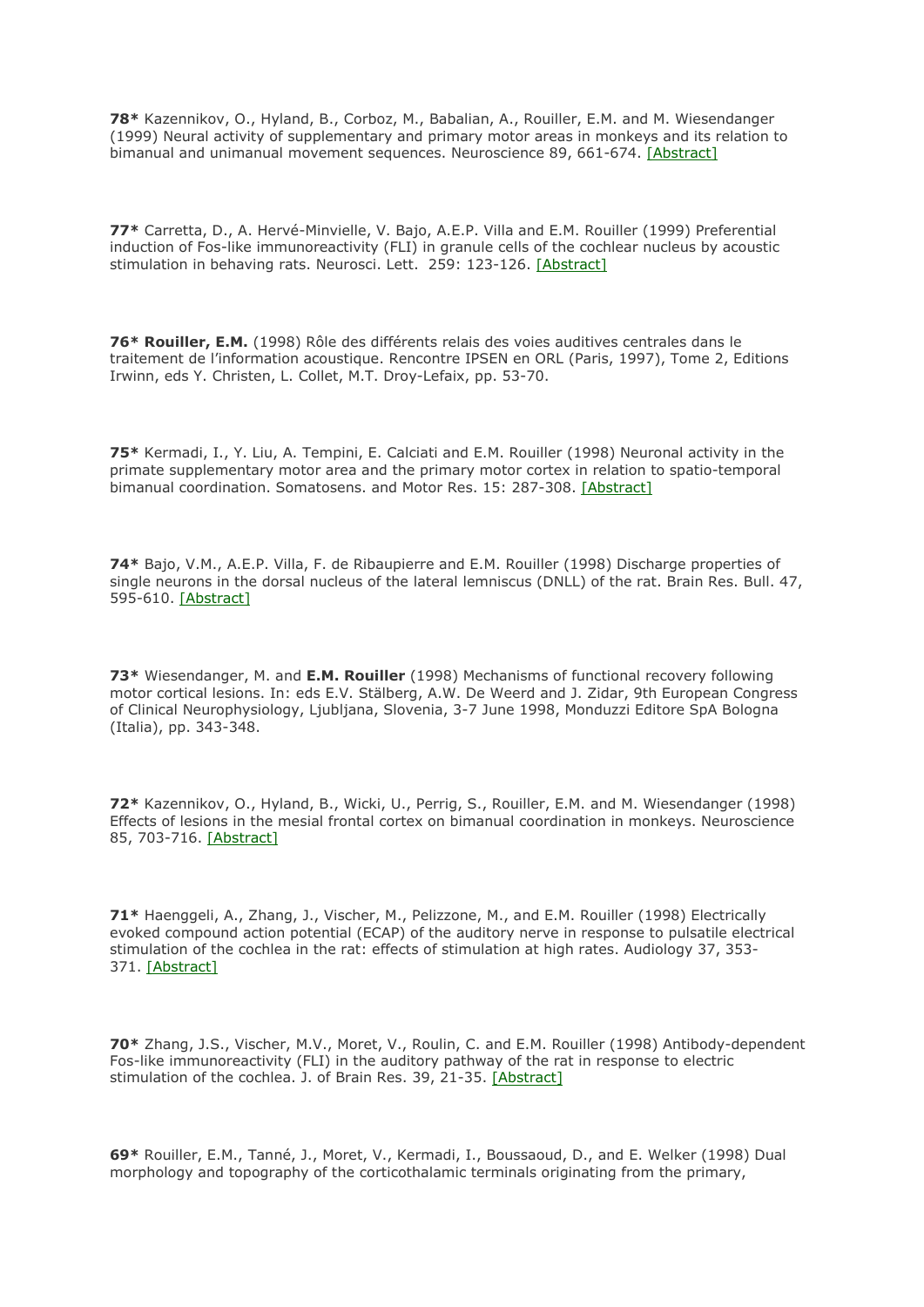supplementary motor and dorsal premotor cortical areas in macaque monkeys. J. Comp. Neurol. 396, 169-185. [\[Abstract\]](http://www.ncbi.nlm.nih.gov/entrez/query.fcgi?cmd=Retrieve&db=PubMed&list_uids=9634140&dopt=Abstract)

**68\*** Rouiller, E.M., Yu, X.Y., Moret, V., Tempini, A., Wiesendanger, M., and F. Liang (1998) Dexterity in adult monkeys following early lesion of the motor cortical hand area: the role of the cortex adjacent to the lesion. Europ. J. Neurosci. 10, 729-740. [\[Abstract\]](http://www.ncbi.nlm.nih.gov/entrez/query.fcgi?cmd=Retrieve&db=PubMed&list_uids=9749734&dopt=Abstract)

**67\*** Kermadi, I., Liu, Y., Tempini, A. and E.M. Rouiller (1997) Effects of reversible inactivation of the supplementary motor area (SMA) on unimanual grasp and bimanual pull and grasp performance in monkeys. Somatosens. and Motor Res. 14, 268-280. [\[Abstract\]](http://www.ncbi.nlm.nih.gov/entrez/query.fcgi?cmd=Retrieve&db=PubMed&list_uids=9443367&dopt=Abstract)

**66\*** Zhang, J.S., Vischer, M.W., Haenggeli, C.A. and **E.M. Rouiller** (1997) Responses of the auditory nerve to high rate pulsatile electrical stimulation: comparision between normal and deafened rats. In: Acoustical signal processing in the central auditory system. Ed. J. Syka, Plenum Press, New-York and London, pp. 577-583.

**65\*** Herve-Minvielle, A., Carretta, D., Bajo, V.M., Villa A.E.P. and **E.M. Rouiller** (1997) Evolution of c-fos expression in auditory structures during a sensori-motor learning in rats. In: Acoustical signal processing in the central auditory system. Ed. J. Syka, Plenum Press, New-York and London, pp. 49-55.

**64\* Rouiller, E.M.** (1997) Mapping activity in the auditory pathway with c-fos. In: Acoustical signal processing in the central auditory system. Ed. J. Syka, Plenum Press, New-York and London, pp. 33-48.

**63\*** Vischer, M., A. Haenggeli, J. Zhang, M. Pelizzone, R. Häusler and E.M. Rouiller (1997) Effect of high-frequency electrical stimulation of the auditory nerve in an animal model of cochlear implants. The Amer. J. of Otol. 18, S27-S29. [\[Abstract\]](http://www.ncbi.nlm.nih.gov/entrez/query.fcgi?cmd=Retrieve&db=PubMed&list_uids=9391586&dopt=Abstract)

**62\*** Wiesendanger, M., O. Kazennikov, S. Perrig, **E.M. Rouiller** and I. Kermadi (1997) Reaching, grasping, and bimanual coordination with special reference to the posterior parietal cortex. In: Parietal lobe contributions to orientation in 3D space. Eds P. Thier and H.O. Karnath, Springer Verlag (Berlin), pp. 271-288.

**61\* Rouiller, E.M.**, X.H. Yu and A. Tempini (1997) Effect of inactivation of M1 and SMA on precision grip performance in monkeys In: Perspectives of motor Behavior and its Neural Basis. Eds M.C. Hepp-Reymond and G. Marini, Karger (Basel), pp. 34-43.

**60\* E.M. Rouiller** (1997) Functional organization of the auditory pathways. In: The central auditory system, Eds. G. Ehret and R. Romand, Oxford University Press, pp. 3-65.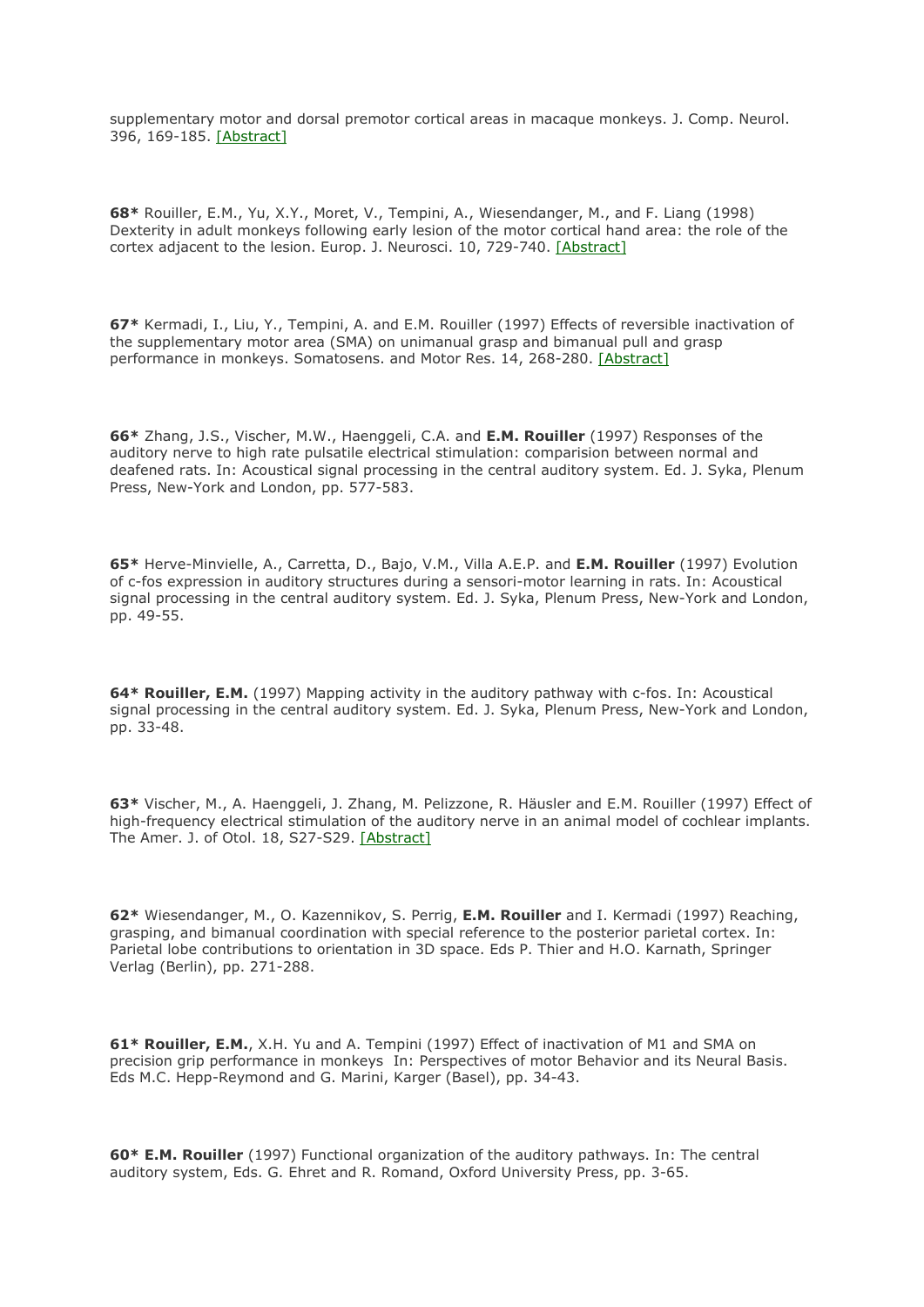**59\*** Vischer, M., V. Bajo, J.S. Zhang, E. Calciati, C.A. Haenggeli and E.M. Rouiller (1997) Comparison of single unit activity in the inferior colliculus of the rat elicited by acoustic and electric stimulation of the cochlea. Audiology 36, 202-227. [\[Abstract\]](http://www.ncbi.nlm.nih.gov/entrez/query.fcgi?cmd=Retrieve&db=PubMed&list_uids=9253480&dopt=Abstract)

**58\*** Wiesendanger, M., E.M. Rouiller, O. Kazennikov and S. Perrig (1996) Is the supplementary motor area a bilaterally organized system ? Advances in Neurology, Vol. 70: Supplementary motor area, ed. H.O. Lüders. Lippincott-Raven Publishers, Philadelphia, pp. 85-93. [\[Abstract\]](http://www.ncbi.nlm.nih.gov/entrez/query.fcgi?cmd=Retrieve&db=PubMed&list_uids=8615233&dopt=Abstract)

**57\*** Rouiller, E.M., V. Moret, J. Tanné and D. Boussaoud (1996) Does the hand representation of the supplementary motor cortical area make direct contacts with cervical motoneurons ? Europ. J. Neurosci. 8, 1055-1059. [\[Abstract\]](http://www.ncbi.nlm.nih.gov/entrez/query.fcgi?cmd=Retrieve&db=PubMed&list_uids=8743753&dopt=Abstract)

**56\* E.M. Rouiller** (1996) Multiple hand representations in the motor cortical areas. In: Hand and Brain: Neurophysiology and Psychology of hand movement, Eds P. Haggard, R. Flanagan and A. Wing, Academic Press, pp. 99-124.

**55\*** Tanné, J., D. Boussaoud, N. Boyer-Zeller and E.M. Rouiller (1996) Direct visual pathways for reaching movements: an anatomical and physiological study in macaque monkey. Neuroreport 7, 267-272. [\[Abstract\]](http://www.ncbi.nlm.nih.gov/entrez/query.fcgi?cmd=Retrieve&db=PubMed&list_uids=8742467&dopt=Abstract)

**54\*** Vischer, M., V. Bajo-Lorenzana, J.S. Zhang, R. Häusler and E.M. Rouiller (1995) Activity elicited in the auditory pathway of the rat by electrical stimulation of the cochlea. ORL 57, 305- 309. [\[Abstract\]](http://www.ncbi.nlm.nih.gov/entrez/query.fcgi?cmd=Retrieve&db=PubMed&list_uids=8789478&dopt=Abstract)

**53\*** Zhang, J.S., A. Haenggeli, A. Tempini, M. Vischer, V. Moret and E.M. Rouiller (1996) Electrically induced Fos-like immunoreactivity (FLI) in the auditory pathway of the rats: effects of survival time, duration and intensity of stimulation. Brain Res. Bull. 39, 75-82. [\[Abstract\]](http://www.ncbi.nlm.nih.gov/entrez/query.fcgi?cmd=Retrieve&db=PubMed&list_uids=8846116&dopt=Abstract)

**52\*** Clarke, S., F. de Ribaupierre, V.M. Bajo, E.M. Rouiller and R. Kraftsik (1995) The auditory pathway in cat corpus callosum. Exp. Brain Res. 104, 534-540. [\[Abstract\]](http://www.ncbi.nlm.nih.gov/entrez/query.fcgi?cmd=Retrieve&db=PubMed&list_uids=7589305&dopt=Abstract)

**51\*** Bajo, V.M., E.M. Rouiller, E. Welker, S. Clarke, A.E.P. Villa, Y. de Ribaupierre and F. de Ribaupierre (1995) Morphology and spatial distribution of corticothalamic terminals originating from the cat auditory cortex. Hearing Res. 83, 161-174. [\[Abstract\]](http://www.ncbi.nlm.nih.gov/entrez/query.fcgi?cmd=Retrieve&db=PubMed&list_uids=7607982&dopt=Abstract)

**50\*** Yu, X.H., V. Moret and E.M. Rouiller (1995) Re-examination of the plasticity of the corticothalamic projection after unilateral neonatal lesion of the sensorimotor cortex in the rat; a phaseolus vulgaris-leucoagglutinin tracing study. J. für Hirnforschung 36, 123-133. [\[Abstract\]](http://www.ncbi.nlm.nih.gov/entrez/query.fcgi?cmd=Retrieve&db=PubMed&list_uids=7751603&dopt=Abstract)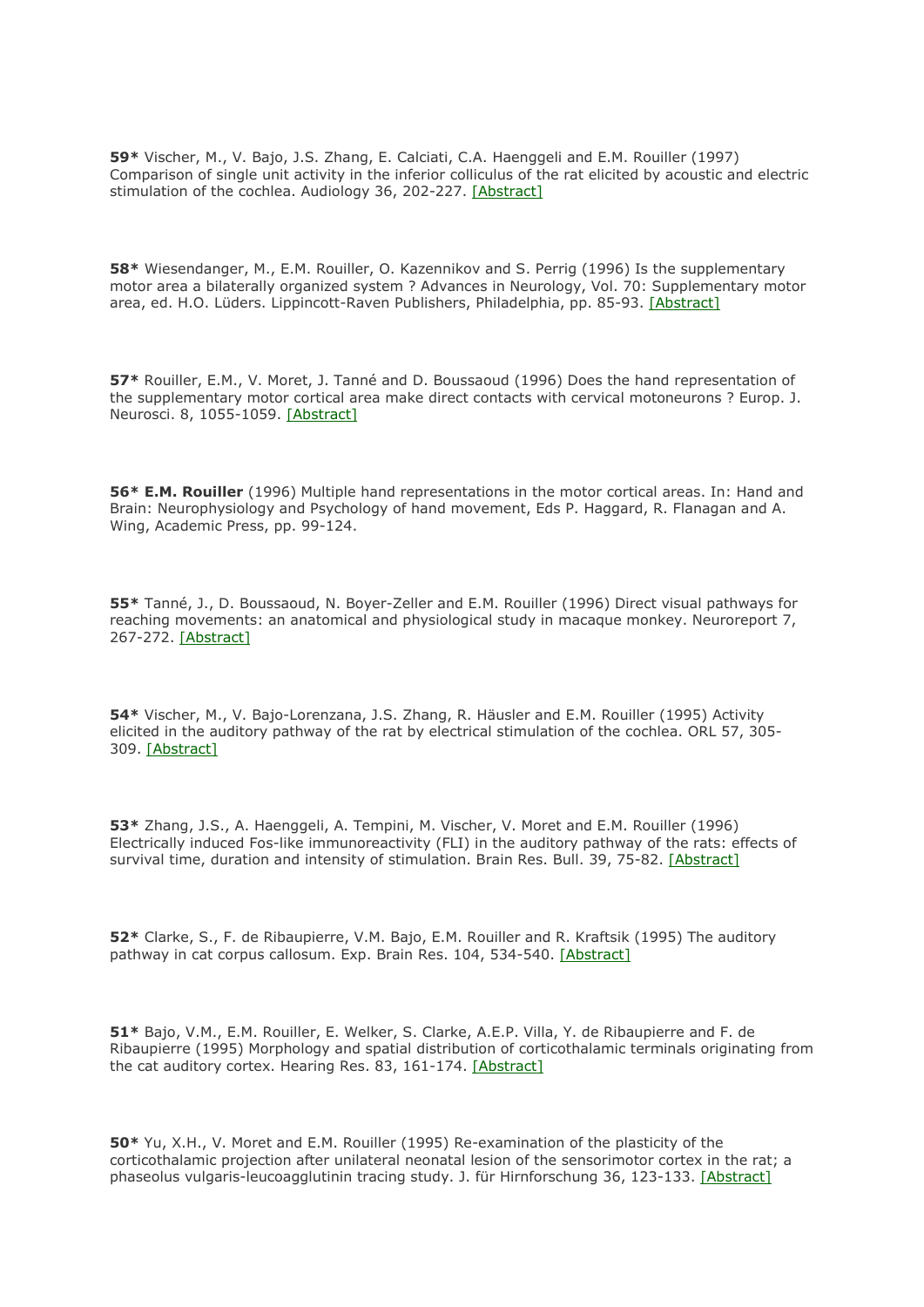**49\*** Rouiller, E.M., A. Babalian, O. Kazennikov, V. Moret, X.H. Yu and M. Wiesendanger (1994) Transcallosal connections of the distal forelimb representations of the primary and supplementary motor cortical areas in macaque monkeys. Exp. Brain Res. 102, 227-243. [\[Abstract\]](http://www.ncbi.nlm.nih.gov/entrez/query.fcgi?cmd=Retrieve&db=PubMed&list_uids=7705502&dopt=Abstract)

**48\*** Zurita, P., A.E.P. Villa, Y. de Ribaupierre, F. de Ribaupierre and E.M. Rouiller (1994) Changes of single unit activities in the cat's auditory thalamus and cortex associated to different anesthetic conditions. Neurosci. Res. 19, 303-316. [\[Abstract\]](http://www.ncbi.nlm.nih.gov/entrez/query.fcgi?cmd=Retrieve&db=PubMed&list_uids=8058206&dopt=Abstract)

**47\*** Kazennikov, O., U. Wicki, M. Corboz, B. Hyland, A. Palmeri, E.M. Rouiller and M. Wiesendanger (1994) Temporal and spatial structure of a bimanual goal-directed movement sequence in monkeys. Europ. J. Neurosci. 6, 203-210. [\[Abstract\]](http://www.ncbi.nlm.nih.gov/entrez/query.fcgi?cmd=Retrieve&db=PubMed&list_uids=8167842&dopt=Abstract)

**46\*** Rouiller, E.M., F. Liang, A. Babalian, V. Moret and M. Wiesendanger (1994) Cerebello-thalamocortical and pallido-thalamo-cortical projections to the primary (M1) and supplementary (SMA) motor cortical areas: a multiple tracing study in macaque monkeys. J. Comp. Neurol. 345, 185- 213. [\[Abstract\]](http://www.ncbi.nlm.nih.gov/entrez/query.fcgi?cmd=Retrieve&db=PubMed&list_uids=7523459&dopt=Abstract)

**45\*** Vischer, M., R. Häusler and E.M. Rouiller (1994) Distribution of c-fos expression in the auditory pathways of the rat elicited by cochlear electrical stimulation. Neurosci. Res. 19, 175- 185. [\[Abstract\]](http://www.ncbi.nlm.nih.gov/entrez/query.fcgi?cmd=Retrieve&db=PubMed&list_uids=8008246&dopt=Abstract)

**44\*** Clarke, S., F. de Ribaupierre, E.M. Rouiller and Y. de Ribaupierre (1993) Several neuronal and axonal types form long intrinsic connections in the cat primary auditory cortical field (AI). Anat. and Embryol. 188, 117-138. [\[Abstract\]](http://www.ncbi.nlm.nih.gov/entrez/query.fcgi?cmd=Retrieve&db=PubMed&list_uids=8214628&dopt=Abstract)

**43\*** Babalian, A., F. Liang and E.M. Rouiller (1993) Cortical influences on cervical motoneurons in the rat: recordings of synaptic responses from motoneurons and compound action potential from corticospinal axons. Neurosci. Res. 16, 301-310. [\[Abstract\]](http://www.ncbi.nlm.nih.gov/entrez/query.fcgi?cmd=Retrieve&db=PubMed&list_uids=8394557&dopt=Abstract)

**42\*** Bajo, V., M. Merchan, D. Lopez and E.M. Rouiller (1993) Neuronal morphology and efferent projections of the dorsal nucleus of the lateral lemniscus of the rat. J. Comp. Neurol. 334, 241- 262. [\[Abstract\]](http://www.ncbi.nlm.nih.gov/entrez/query.fcgi?cmd=Retrieve&db=PubMed&list_uids=8366195&dopt=Abstract)

**41\*** Rouiller, E.M., V. Moret and F. Liang (1993) Comparison of the connectional properties of the two forelimb areas of the rat sensorimotor cortex: support for the presence of a premotor or supplementary motor cortical area. Somatosensory and Motor Research 10, 269-289. [\[Abstract\]](http://www.ncbi.nlm.nih.gov/entrez/query.fcgi?cmd=Retrieve&db=PubMed&list_uids=8237215&dopt=Abstract)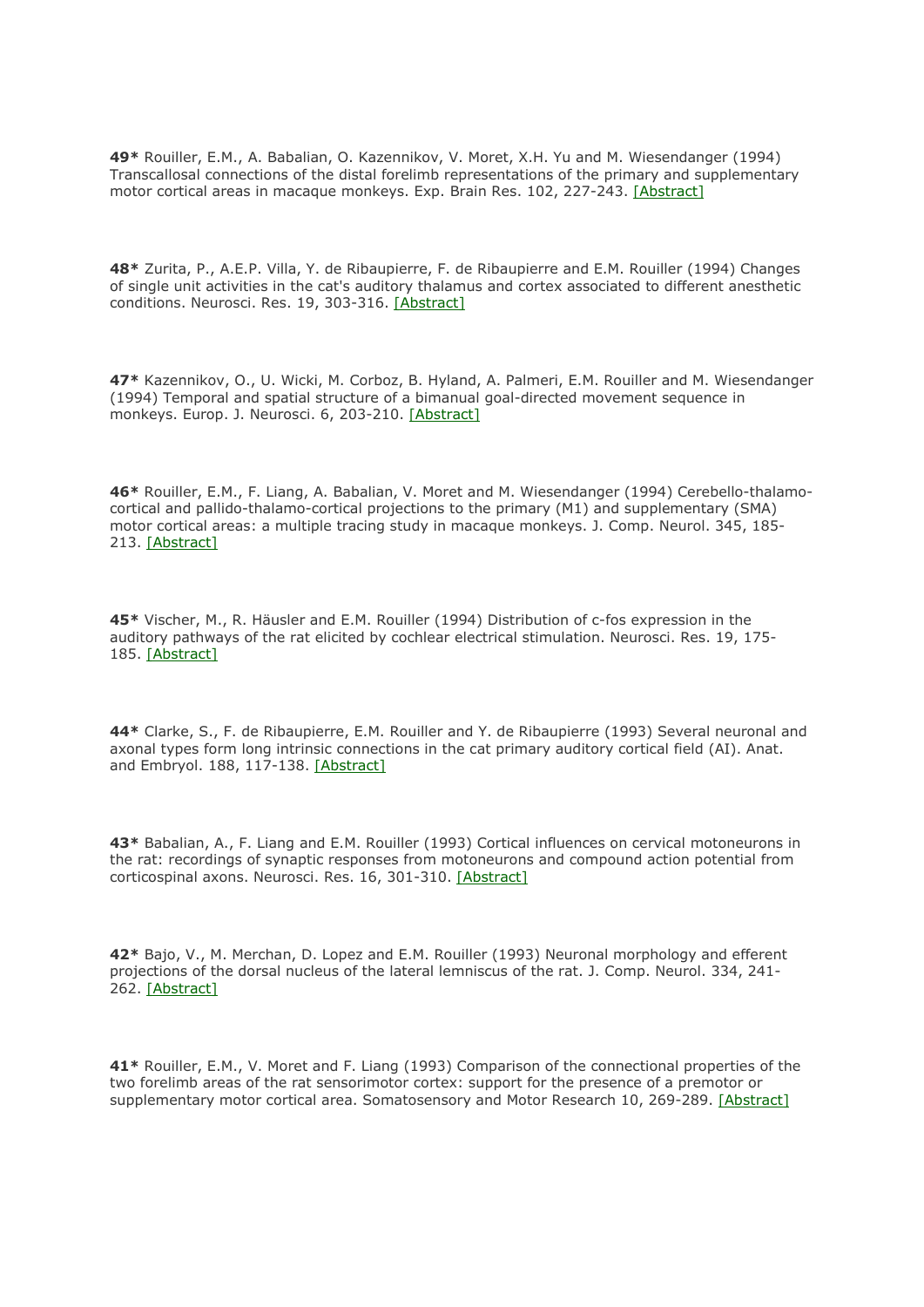**40\*** Liang, F., Rouiller, E.M. and M. Wiesendanger (1993) Modulation of sustained electromyographic activity by single intracortical microstimuli: comparison of two forelimb motor cortical areas of the rat. Somatosensory and Motor Research 10, 51-61. [\[Abstract\]](http://www.ncbi.nlm.nih.gov/entrez/query.fcgi?cmd=Retrieve&db=PubMed&list_uids=8484296&dopt=Abstract)

**39\* Rouiller, E.M.** (1992) Organisation fonctionnelle des voies auditives. Dans: Le système auditif central, anatomie et physiologie. Ed. R. Romand, Série audition, INSERM/SFA, Paris, pp. 1-33.

**38\*** Rouiller, E.M., X.S.T. Wan, V. Moret and F. Liang (1992) Mapping of c-fos expression elicited by pure tones stimulation in the auditory pathways of the rat, with emphasis on the cochlear nucleus. Neuroscience Letters 144, 19-24. [\[Abstract\]](http://www.ncbi.nlm.nih.gov/entrez/query.fcgi?cmd=Retrieve&db=PubMed&list_uids=1436702&dopt=Abstract)

**37\*** Wan, X.S.T., F. Liang, V. Moret, M. Wiesendanger and E.M. Rouiller (1992) Mapping of the motor pathways in rats: c-fos induction by intracortical microstimulation of the motor cortex correlated with efferent connectivity of the site of cortical stimulation. Neuroscience 49, 749- 761. [\[Abstract\]](http://www.ncbi.nlm.nih.gov/entrez/query.fcgi?cmd=Retrieve&db=PubMed&list_uids=1279454&dopt=Abstract)

**36\* Rouiller, E.M.** (1992) Revue des propriétés de réponse des neurones des voies auditives chez le chat, du nerf cochléaire au cortex cérébral: évidences anatomiques et fonctionnelles en faveur d'un traitement de l'information acoustique parallèle et hiérarchique. Journal de Physique, Volume 2, Colloque No 1, Suppl. JP III, no 4, p. 189-196, Les Editions de Physique, F-91944 Les Ulis Cedex A, France.

**35\*** Rouiller, E.M. and E. Welker (1991) Morphology of corticothalamic terminals arising from the auditory cortex of the rat; a phaseolus vulgaris-leucoagglutinin (PHA-L) tracing study. Hearing Res. 56, 179-190. [\[Abstract\]](http://www.ncbi.nlm.nih.gov/entrez/query.fcgi?cmd=Retrieve&db=PubMed&list_uids=1769912&dopt=Abstract)

**34\*** Wiesendanger, M. Corboz, B. Hyland, A. Palmeri, V. Maier, U. Wicki and **E. Rouiller** (1992) Bimanual synergies in Primates. In: Caminiti R., Johnson P.B. and Burnod Y. (eds) Control of arm movement in space. Exp. Brain Res. series 22, Springer Verlag, Berlin, pp. 45-64.

**33\*** Rouiller, E.M., G.M. Simm, A.E.P. Villa, Y. de Ribaupierre and F. de Ribaupierre (1991) Auditory corticocortical interconnections in the cat: evidence for parallel and hierarchical arrangement of the auditory cortical areas. Exp. Brain Res. 86, 483-505. [\[Abstract\]](http://www.ncbi.nlm.nih.gov/entrez/query.fcgi?cmd=Retrieve&db=PubMed&list_uids=1722171&dopt=Abstract)

**32\*** Villa, A.E.P., E.M. Rouiller, G.M. Simm, P. Zurita, Y. de Ribaupierre and F. de Ribaupierre (1991) Corticofugal modulation of the information processing in the auditory thalamus of the cat. Exp. Brain Res. 86, 506-517. [\[Abstract\]](http://www.ncbi.nlm.nih.gov/entrez/query.fcgi?cmd=Retrieve&db=PubMed&list_uids=1761088&dopt=Abstract)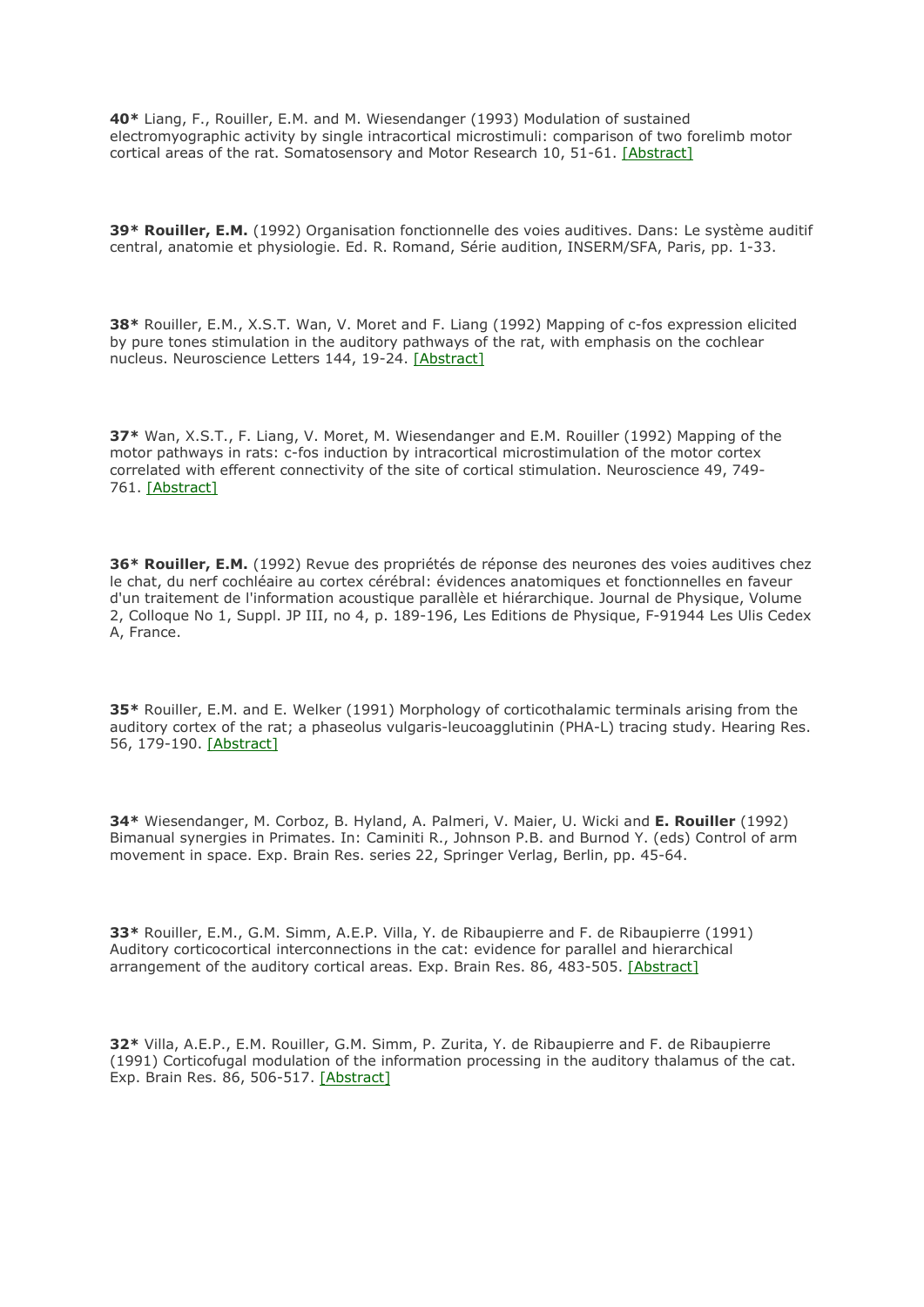**31\*** Liang, F., V. Moret, M. Wiesendanger and E.M. Rouiller (1991) Corticomotoneuronal connections in the rat: evidence from double-labeling of motoneurons and corticospinal axon arborizations. J. Comp. Neurology 311, 356-366. [\[Abstract\]](http://www.ncbi.nlm.nih.gov/entrez/query.fcgi?cmd=Retrieve&db=PubMed&list_uids=1720143&dopt=Abstract)

**30\*** Rouiller, E.M., F. Liang, V. Moret and M. Wiesendanger (1991) Trajectory of redirected corticospinal axons after unilateral lesion of the sensorimotor cortex in neonatal rat; a phaseolus vulgaris-leucoagglutinin (PHA-L) tracing study. Exp. Neurology 114, 53-65. [\[Abstract\]](http://www.ncbi.nlm.nih.gov/entrez/query.fcgi?cmd=Retrieve&db=PubMed&list_uids=1915735&dopt=Abstract)

**29\*** Rouiller, E.M., F. Liang, V. Moret and M. Wiesendanger (1991) Patterns of corticothalamic terminations following injection of Phaseolus vulgaris leucoagglutinin (PHA-L) in the sensorimotor cortex of the rat. Neurosci. Letters 125, 93-97. [\[Abstract\]](http://www.ncbi.nlm.nih.gov/entrez/query.fcgi?cmd=Retrieve&db=PubMed&list_uids=1713320&dopt=Abstract)

**28\*** Simm, G.M., F. de Ribaupierre, Y. de Ribaupierre and E.M. Rouiller (1990) Discharge properties of single units in auditory part of reticular nucleus of thalamus in cat. J. Neurophysiol. 63, 1010-1021. [\[Abstract\]](http://www.ncbi.nlm.nih.gov/entrez/query.fcgi?cmd=Retrieve&db=PubMed&list_uids=2358859&dopt=Abstract)

**27\*** Rouiller, E.M., G.M. Innocenti and F. de Ribaupierre(1990) Interconnections of the auditory cortical fields of the cat with the cingulate and parahippocampal cortices, Exp. Brain Res. 80, 501- 511. [\[Abstract\]](http://www.ncbi.nlm.nih.gov/entrez/query.fcgi?cmd=Retrieve&db=PubMed&list_uids=1696905&dopt=Abstract)

**26\*** Rouiller, E.M. and F. de Ribaupierre (1990) Arborization of corticothalamic axons in the auditory thalamus of the cat: a PHA-L tracing study, Neurosci. Letters 108, 29-35. [\[Abstract\]](http://www.ncbi.nlm.nih.gov/entrez/query.fcgi?cmd=Retrieve&db=PubMed&list_uids=2304635&dopt=Abstract)

**25\*** Rouiller, E.M., M. Capt, J.P. Hornung and P. Streit (1990) Correlation between regional changes in the distributions of GABA-containing neurons and unit response properties in the medial geniculate body of the cat, Hearing Res. 49, 249-258. [\[Abstract\]](http://www.ncbi.nlm.nih.gov/entrez/query.fcgi?cmd=Retrieve&db=PubMed&list_uids=2292499&dopt=Abstract)

**24\*** Rouiller, E.M., J.P. Hornung and F. de Ribaupierre (1989) Extrathalamic projections to physiologically identified fileds of the cat auditory cortex. Hearing Res. 40,233-246. [\[Abstract\]](http://www.ncbi.nlm.nih.gov/entrez/query.fcgi?cmd=Retrieve&db=PubMed&list_uids=2477353&dopt=Abstract)

**23\*** Rouiller, E.M., C. Rodrigues-Dagaeff, G. Simm, Y. de Ribaupierre, A. Villa and F. de Ribaupierre (1989) Functional organization of the medial division of the medial geniculate body of cat: tonotopic organization, spatial distribution of response properties and cortical connections. Hearing Res. 39, 127-142. [\[Abstract\]](http://www.ncbi.nlm.nih.gov/entrez/query.fcgi?cmd=Retrieve&db=PubMed&list_uids=2737960&dopt=Abstract)

**22\*** Rodrigues-Dagaeff, C., G. Simm, Y. de Ribaupierre, A. Villa, F. de Ribaupierre and E.M. Rouiller (1989) Functional organization of the ventral division of the medial geniculate body of the cat: evidences for a rostro-caudal gradient of response properties and cortical projections. Hearing Res. 39, 103-126. [\[Abstract\]](http://www.ncbi.nlm.nih.gov/entrez/query.fcgi?cmd=Retrieve&db=PubMed&list_uids=2737959&dopt=Abstract)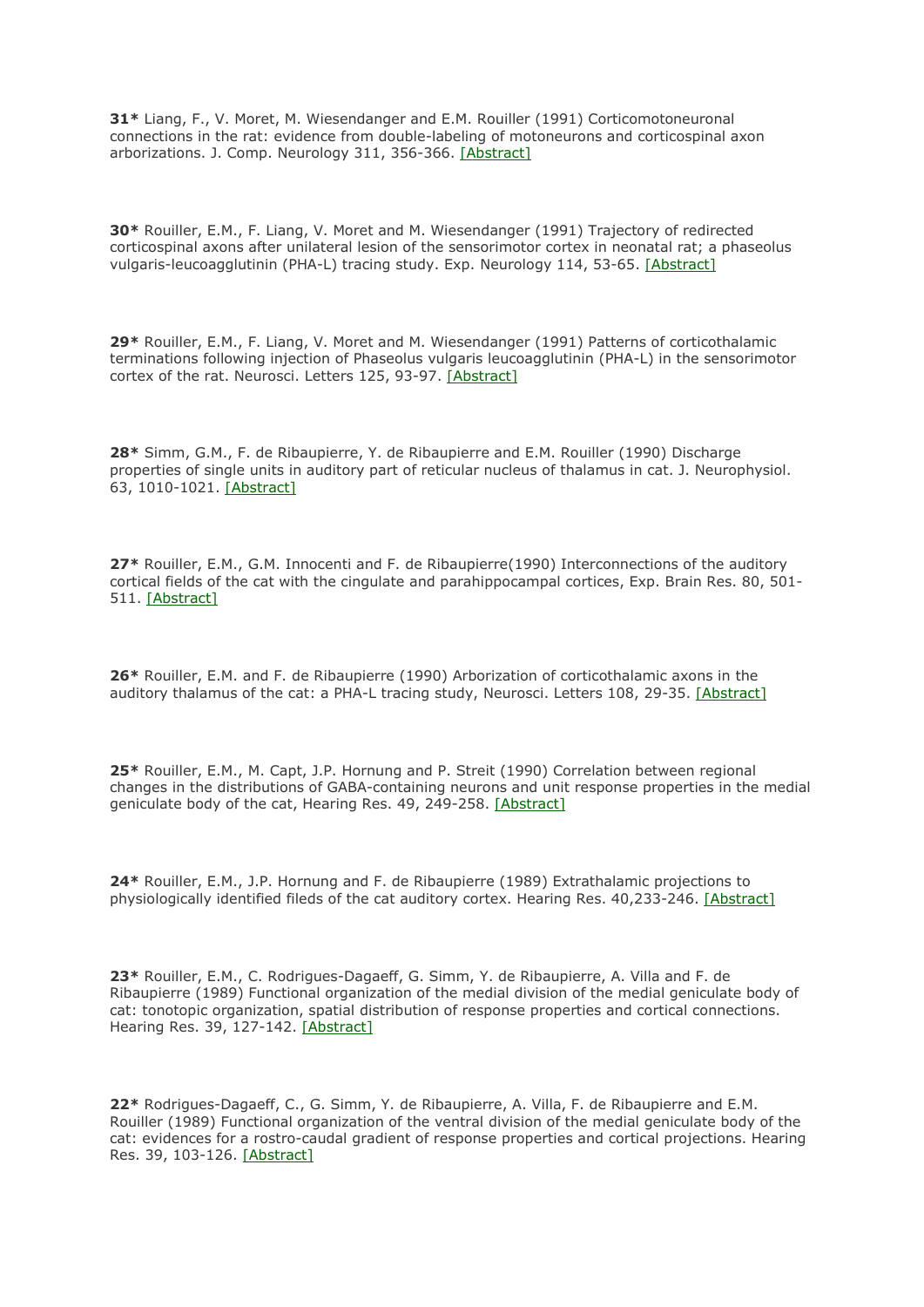**21\*** Rouiller, E.M. and F. de Ribaupierre (1989) Note on the tonotopic organization in the cat medial geniculate body: influence of sampling of units. Exp. Brain Res. 74, 220-226. [\[Abstract\]](http://www.ncbi.nlm.nih.gov/entrez/query.fcgi?cmd=Retrieve&db=PubMed&list_uids=2924838&dopt=Abstract)

**20\* Rouiller, E.M.**, M. Capt, M. Dolivo and F. de Ribaupierre (1989) Neuronal organization of the stapedius reflex pathways in the rat: a retrograde HRP and viral transneuronal tracing study. Brain Res. 476, 21-28. [\[Abstract\]](http://www.ncbi.nlm.nih.gov/pubmed/2464420)

**19\* Rouiller, E.M.** and D.K. Ryugo (1988) The central projection of intracellularly labeled auditory nerve fibers: morphometric relationships between structural and physiological properties. In: J. Syka and R.B. Masterton (Eds), Auditory pathways: structure and function, Plenum Press, New-York and London. [\[Abstract\]](http://www.ncbi.nlm.nih.gov/pubmed/3385008)

**18\*** Rodrigues-Dagaeff, C.D., **E.M. Rouiller**, Y.de Ribaupierre, G. Simm, A. Villa and F. de Ribaupierre (1988) Functional organization of the ventral and medial divisions of the medial geniculate body (MGB) of the cat. In: J. Syka and R.B. Masterton (Eds), Auditory pathways: structure and function, Plenum Press, New-York and London. [\[Abstract\]](http://www.ncbi.nlm.nih.gov/pubmed/2737960)

**17\*** Ryugo, D.K. and E.M. Rouiller (1988) Central projections of intracellularly labeled auditory nerve fibers in cats: morphometric correlations with physiological properties. J. Comp. Neurol. 271, 130-142. [\[Abstract\]](http://www.ncbi.nlm.nih.gov/entrez/query.fcgi?cmd=Retrieve&db=PubMed&list_uids=3385008&dopt=Abstract)

**16\*** Morel, A., **E. Rouiller**, Y. de Ribaupierre and F. de Ribaupierre (1987) Tonotopic organization in the medial geniculate body (MGB) of lightly anesthetized cats. Exp. Brain Res. *69*, 24-42.

**15\* Rouiller, E.M**., M. Capt, M. Dolivo and F. de Ribaupierre (1986) Tensor tympani reflex pathways studied with retrograde horseradish peroxidase and transneuronal viral tracing techniques. Neurosci. Letters. 72, 247-252. [\[Abstract\]](http://www.ncbi.nlm.nih.gov/entrez/query.fcgi?cmd=Retrieve&db=PubMed&list_uids=3029633&dopt=Abstract)

**14\* Rouiller, E.M., R.** Cronin-Schreiber, D.M. Fekete and D.K. Ryugo (1986) The central projection of intracellularly labeled auditory nerve fibers in cats: an analysis of terminal morphology. J. Comp. Neurol. 249, 261-278. [\[Abstract\]](http://www.ncbi.nlm.nih.gov/entrez/query.fcgi?cmd=Retrieve&db=PubMed&list_uids=3734159&dopt=Abstract)

**13\* Rouiller, E.M.** (1985) Propriétés fonctionnelles et morphologiques des neurones primaires du système auditif étudiées par enregistrement et marquage intracellulaires combinés. In: XIXe Symposium ENG, Genève 1985, Hausler R. (Ed.), IPSEN Publish, Paris.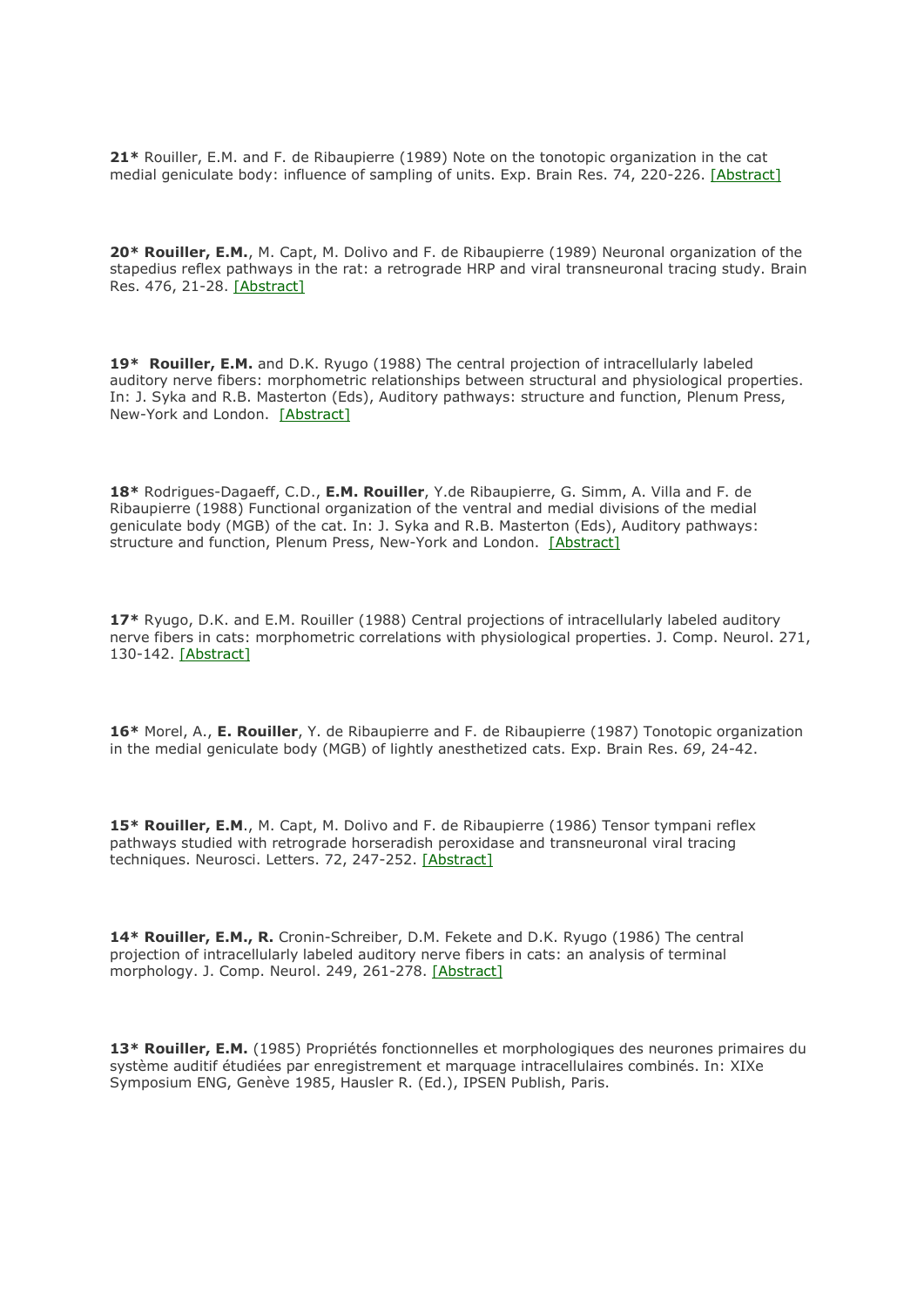**12\* Rouiller, E.M.** and F. de Ribaupierre (1985) Origin of afferents to physiologically defined regions of the medial geniculate body of the cat: ventral and dorsal divisions. Hearing Res. 19, 97- 114. [\[Abstract\]](http://www.ncbi.nlm.nih.gov/entrez/query.fcgi?cmd=Retrieve&db=PubMed&list_uids=4055537&dopt=Abstract)

**11\* Rouiller, E.M.**, E. Colomb, M. Capt and F. de Ribaupierre (1985) Projections of the reticular complex of the thalamus onto physiologically characterized regions of the medial geniculate body. Neurosci. Letters. 53, 227-232. [\[Abstract\]](http://www.ncbi.nlm.nih.gov/entrez/query.fcgi?cmd=Retrieve&db=PubMed&list_uids=3982709&dopt=Abstract)

**10\*** Fekete, D.M., **E.M. Rouiller**, M.C. Liberman and D.K. Ryugo (1984) The central projections of intracellularly labeled auditory nerve fibers in cats. J. Comp. Neurol. 229, 432-450. [\[Abstract\]](http://www.ncbi.nlm.nih.gov/entrez/query.fcgi?cmd=Retrieve&db=PubMed&list_uids=6209306&dopt=Abstract)

**9\* Rouiller, E.M.** and D.K. Ryugo (1984) Intracellular marking of physiologically characterized cells in the ventral cochlear nucleus of the cat. J. Comp. Neurol. 225, 167-186. [\[Abstract\]](http://www.ncbi.nlm.nih.gov/entrez/query.fcgi?cmd=Retrieve&db=PubMed&list_uids=6327782&dopt=Abstract)

**8\* Rouiller, E.**, Y. de Ribaupierre, A. Morel and F. de Ribaupierre (1983) Intensity functions of single unit responses to tone in the medial geniculate body of cat. Hearing Res. *11*, 235-247.

7\* Rouiller, E. and F. de Ribaupierre (1982) Neurons sensitive to narrow ranges of repetitive acoustic transients in the medial geniculate body of the cat. Exp. Brain Res. *48,* 323-326.

**6\*** De Ribaupierre, F. and **E. Rouiller** (1981) Temporal coding of repetitive clicks: presence of rate selective units in the cat's medial geniculate body (MGB). J. Physiol. (London) *318*, 23-24.

**5\* Rouiller, E.**, Y. de Ribaupierre, A. Toros-Morel and F. de Ribaupierre (1981) Neural coding of repetitive clicks in the medial geniculate body of cat. Hearing Res. *5*, 81-100.

**4\*** Toros-Morel, A., F. de Ribaupierre and **E. Rouiller** (1981) Coding properties of the different nuclei of the cat's medial geniculate body. In: J. Syka, and L. Aitkin (eds): Neuronal mechanisms of hearing. New York/London: Plenum Press, pp. 239-243.

**3\* Rouiller, E.**, Y. de Ribaupierre, A. Toros and F. de Ribaupierre (1981) Temporal information in the medial geniculate body. In: J. Syka, and L. Aitkin (eds): Neuronal mechanisms of hearing. New York/London: Plenum Press, pp. 251-256.

**2\*** De Ribaupierre, F., **E. Rouiller**, A. Toros and Y. de Ribaupierre (1

980) Transmission delay of phase-locked cells in the medial geniculate body. Hearing Res. *3, 65*- 77.